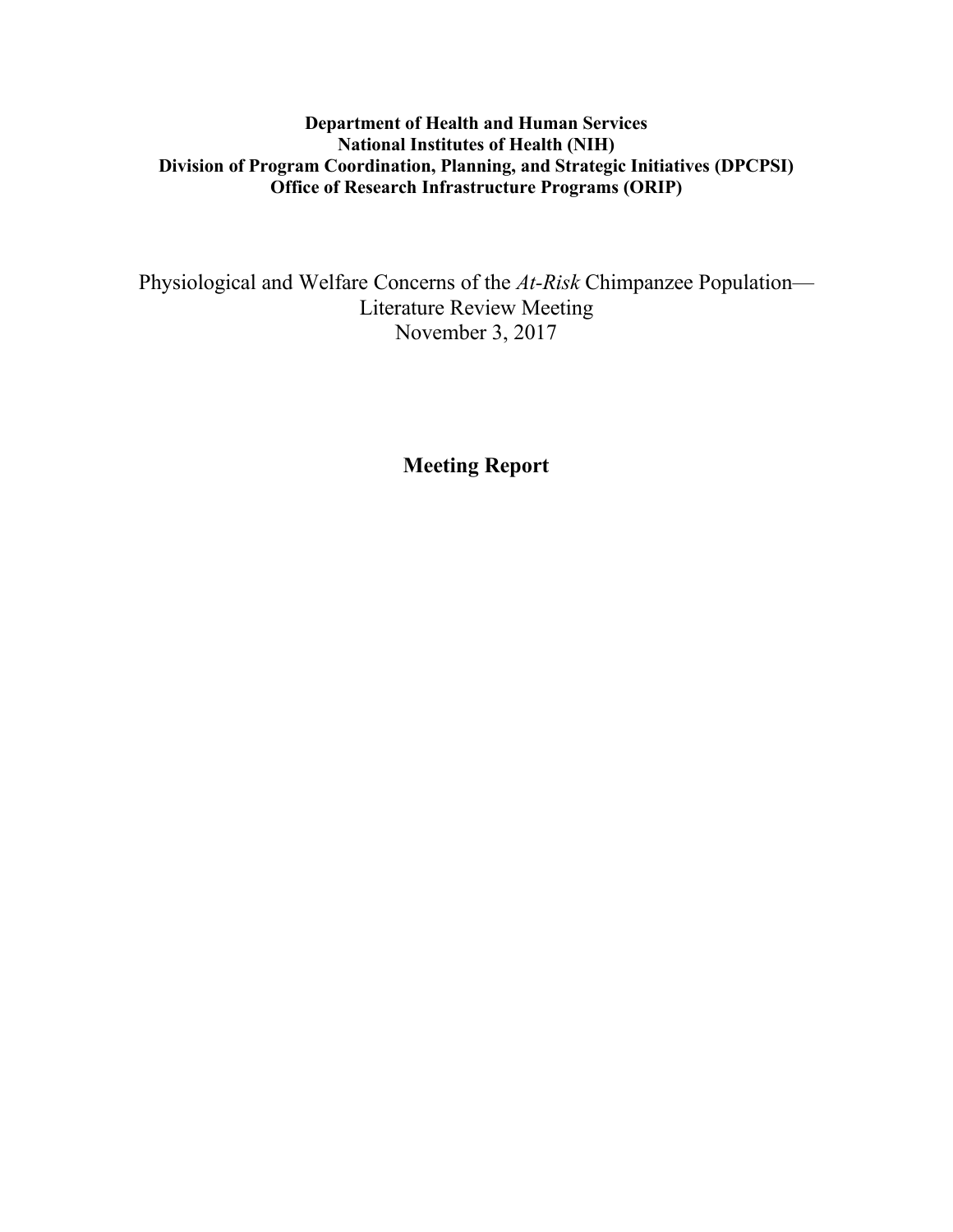#### **BACKGROUND**

The NIH announced in November 2015 that it will no longer support research using chimpanzees (*Pan troglodytes*) and that all chimpanzees owned or supported by NIH are eligible for retirement in accordance with the Chimpanzee Health Improvement, Maintenance and Protection Act. The federally owned, retirement-eligible chimpanzees residing at non-sanctuary facilities require relocation to the NIHsupported federal sanctuary, Chimp Haven. Many of these animals are at great risk of experiencing severe adverse events during the transfer and relocation process because of their advanced age and comorbid health conditions including heart, kidney and joint diseases and obesity and diabetes. In some instances, the stress of relocation may be fatal for the more frail animals; therefore, relocation would not be justified from a humane and animal welfare perspective. An emerging important responsibility of the NIH is to provide a risk assessment of possible medical conditions that may prevent relocation or place the animals at greater risk during relocation, as well as subsequent quarantine and socialization with other animals at the federal sanctuary. It is required that each non-sanctuary facility will have trained animal veterinary staff to implement a health assessment and issuance of a health certificate of each chimpanzee to determine if relocation is possible or to ensure safe relocation.

An essential part of the NIH guidance process is a review of the literature related to the physiological and general health considerations for at-risk chimpanzees. At-risk are those where relocation might endanger a chimpanzee's welfare, cause unjustified suffering or threaten life. The goal of this literature review is to facilitate discussion among scientific experts with knowledge in veterinary medicine, nonhuman primates, and animal welfare. These subject-matter experts are to assess risk and to inform the NIH on how to safely relocate these chimpanzees and maintain their long-term care, which includes acclimation to social groups. To address this goal, these scientific experts convened on November 3, 2017, to review research articles relevant to chimpanzee health and welfare.

# **GOALS OF THE MEETING**

The goals of the meeting were to develop (1) a risk assessment of the various medical conditions for transfers and introductions of aging chimpanzees to another facility and (2) potential general guidelines based on the literature addressing types of medical conditions that warrant more careful consideration for transfer.

### **DISCUSSION OF RESEARCH ARTICLES**

The set of papers that were the basis of this report resulted from a search of relevant chimpanzee literature from the last 20 years, which was conducted by the National Library of Medicine on behalf of ORIP. This search generated approximately 300 papers. The titles and abstracts, and sometimes the paper itself, were reviewed by four scientists within ORIP, two of whom were veterinarians and two of whom had prior nonhuman primate experience, to select which papers to include/exclude in the final set of papers assigned to several subject-matter experts. These subject-matter experts reviewed 40 research articles relevant to chimpanzee health and social factors affecting transfer and relocation. One paper was excluded from discussion as it was viewed by the subject-matter experts as not providing sufficient information toward the goals of the meeting. In preparation for the discussion, each article was reviewed by a primary and secondary expert reviewer. They were asked to summarize the article's findings (i.e., overall questions addressed and outcomes) and to provide evaluative comments, such as the strengths and weaknesses, study design, or methodology. The following medical-related categories were highlighted for review: general health-related categories; cardiology; aging; obesity and metabolic disease; other (i.e., stroke, viral infection, and renal disease); and stress.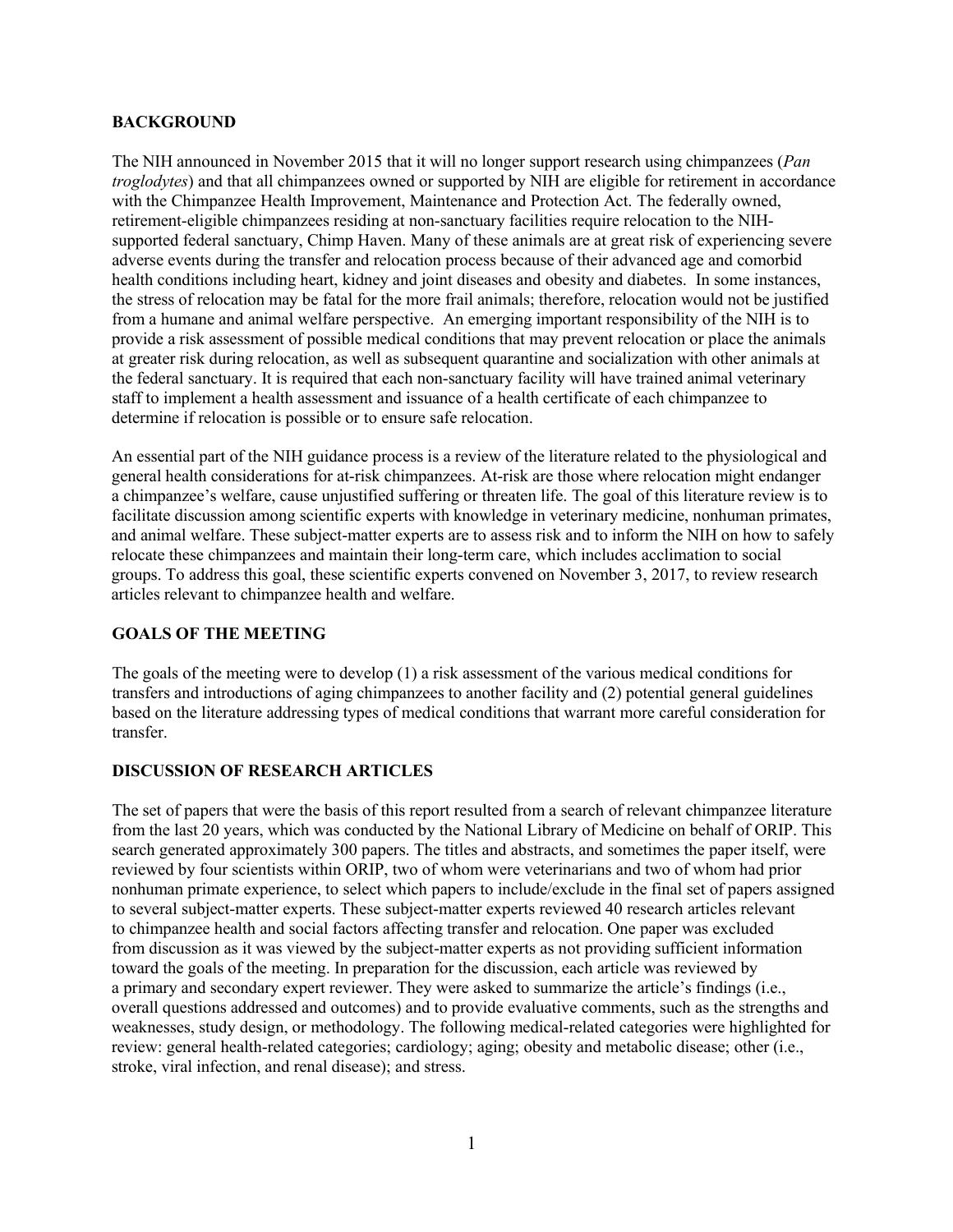#### **General/Overview**

### *Comparative Pathology of Aging Great Apes: Bonobos, Chimpanzees, Gorillas, and Orangutans. Lowenstine LJ et al.* **Veterinary Pathology,** *2016;53(2):250–276*

The review article by Lowenstine et al. evaluated the geriatric pathology of great apes (bonobos, chimpanzees, gorillas, and orangutans) housed in zoos, laboratories, and the wild. The review discussed medical and dental issues found in aging ape populations, such as cardiovascular disease (CVD), renal aging, liver disease, and obesity. Aging differs between male and female animals. Understanding this pathology will provide information for improving their health throughout their lifespans. A reviewer noted that because captive chimpanzees are aging, there are challenges to end-of-life care in these animals. A retrospective review of existing pathology databases for apes and the development of additional pathology programs to study diseases of wild apes will help scientists to gain insight into the human aging process. A reviewer commented that more comparative research is needed into the pathology of geriatric apes that are zoo-housed or wild.

It was surprising to one reviewer that the authors considered hypertension as the cause of all heart diseases.

For the article, old age is considered as 25 to 30 years old for males and 30 to 35 years old for females. The information from the article is relevant to initial anesthesia, hours-long transport, subsequent anesthesia, quarantine, and introduction to new social companions.

Although there were no specific guidelines or recommendations on health, environmental, or social factors affecting relocation of captive chimpanzees, the reviewers agreed that cardiovascular, kidney, and liver diseases are factors to contemplate for transportation. Additional considerations for transport are type 2 diabetes and obesity. Social factors that should be addressed for introduction to new environments are loss of sight and nervous system disorders.

### *Natural Pathology of the Captive Chimpanzee (Pan troglodytes): A 35-Year Review. Kumar S et al.* **Journal of Medical Primatology,** *2017;46:271–290*

The reviewers commented on this Kumar et al. article that covers the comprehensive review of diagnostic data resulting from biopsies/necropsies from 245 chimpanzees of all ages over a 35-year period. Many of the animals were previously exposed to hepatitis viruses, human immunodeficiency virus (HIV), or treated with monoclonal antibodies. The reviewers deemed that the data represent the most comprehensive pathology review of captive chimpanzees and the article provides a nice description of pathological changes in the entire population (ages 0 to 35 years old). The study revealed that the animals suffered from both acute (i.e., pneumonia, and worm infestation) and chronic (i.e., cardiomyopathies, hemosiderosis) health factors.

The reviewers agreed that there were no specific guidelines or recommendations on health, environmental, or social factors affecting relocation of captive chimpanzees.

## *A Systematic Review of the Literature Relating to Captive Great Ape Morbidity and Mortality. Strong VJ et al.,* **Journal of Zoo and Wildlife Medicine,** *2016;47(3):697–710*

The reviewers discussed the paper by Strong et al. that provides a systematic review of great ape literature published from 1990–2014. From a total of 1,146 papers published on great apes, the authors identified 40 percent of the original papers reviewed that addressed the morbidity and mortality of captive apes. The etiologies were infectious (36%), idiopathic-primarily cardiovascular (17%), neoplastic (9%), vascular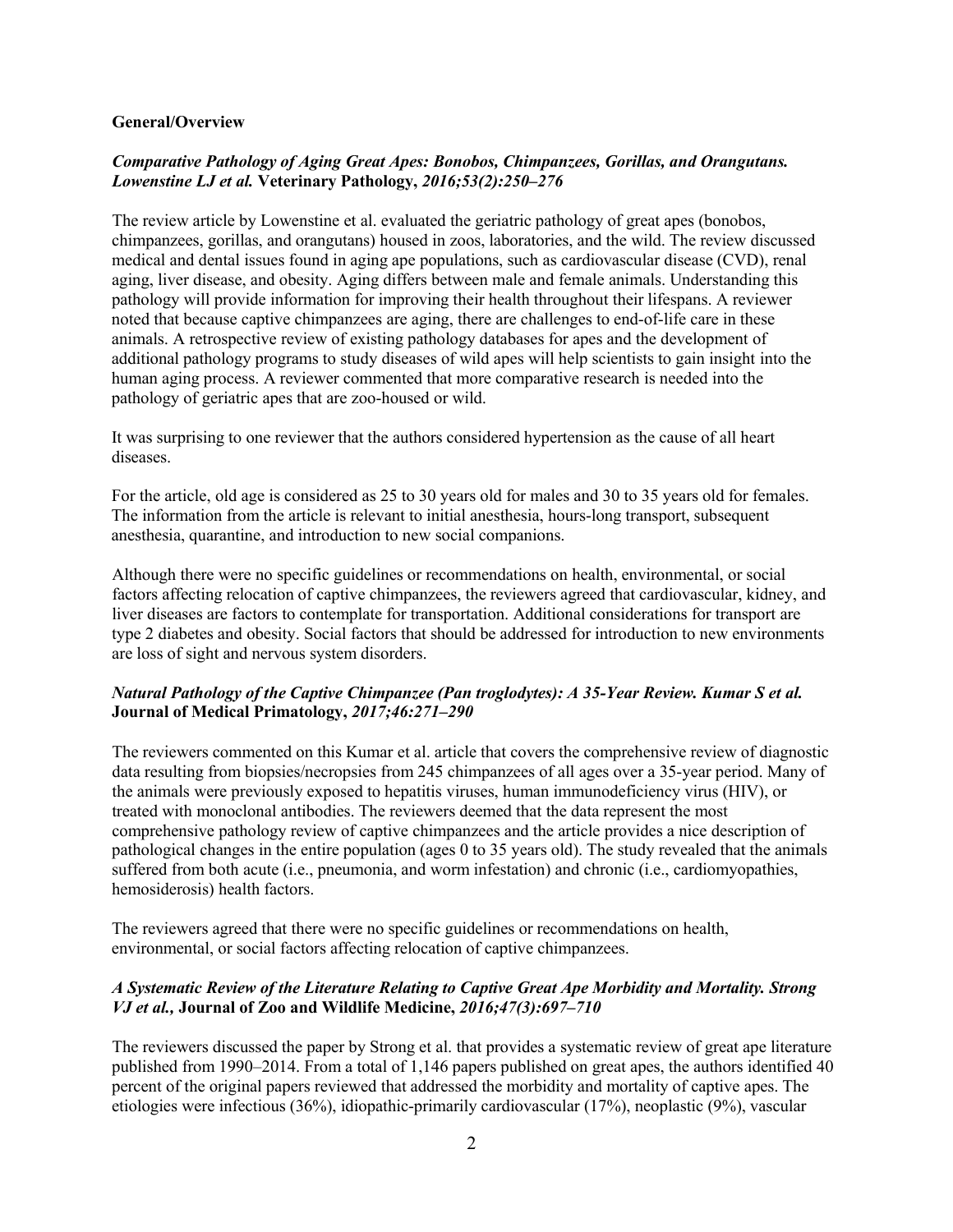(6%), and degenerative (6%). The reviewers noted that the article highlighted three other morbiditymortality reviews of which two were included for discussion during the meeting (Lammey et al., 2008 and Nunamaker et al., 2012). The major etiologies of chimpanzee morbidity and mortality frequently described in the reviewed reports were heart disease, renal disease, trauma, and neoplasia.

The reviewers concluded that there were no specific guidelines or recommendations on health, environmental, or social factors affecting relocation of captive chimpanzees.

## *Mortality Rates Among Wild Chimpanzees. Hill K et al.* **Journal of Human Evolution,** *2001;40(5):437–450*

The goal of the study by Hill et al. was to compile the first robust "life table" (mortality data) for 468 wild chimpanzees ages 0 to 50 years old from five study populations and to compare mortality rates in natural chimpanzees to that of human hunter-gathers. Secondly, the study was to compare the data from wild chimpanzees to the published data from the 1990s for captive populations. The authors concluded that wild chimpanzees have a life expectancy at birth of less than 15 years. The infant mortality is approximately 20 percent within the first year, dropping to 3.5 percent annually between ages 10 to 15 years. At age 15, life expectancy is approximately another 15 years. At age 30, the mortality rate is about 8.5 percent annually and life expectancy is an additional 8 years. Males have a lower life expectancy; adulthood is considered as 12 years old with a doubling of the mortality rate every 12.5 years thereafter. Captive chimpanzees senesce at about the same age as wild chimpanzees. The animal population with the lowest mortality shows only 9 percent of animals surviving to age 50, whereas 42 percent of Ache huntergatherers in Paraguay survived to age 50 in the pre-contact forest-living period.

The reviewers commented that the study's strength was in the five locations of well-documented wild populations monitored for periods of 10 to 35 years. However, the numbers were low at two locations. There were uncertainties in age and whether animals died or left a group for another. Nonetheless, these uncertainties likely did not greatly change the study outcomes. The reviewers indicated a lack of direct comparison of statistics between wild and captive populations.

The comparisons of animals to hunter gatherers were not important for the study. The authors assigned ages and noted that there were reports of two senile chimpanzees that were considered as statistical outliers. One population of animals was removed from the analysis because of the 2014–2016 Ebola virus outbreak, which severely impacted the population.

The reviewers concluded that there were no specific guidelines or recommendations on health, environmental, or social factors affecting relocation.

## *Natural Mortality and Cause of Death Analysis of the Captive Chimpanzee (Pan troglodytes): A 35 year Review. Laurence H et al.* **Journal of Medical Primatology,** *2017;46:106–115*

The reviewers discussed the article from Laurence et al. focusing on the primary cause of mortality for 137 chimpanzees (perinatal to geriatric aged) that died naturally or were humanely euthanized at a national primate center from 1980–2014. Several of the animals were chronically infected with either hepatitis C (HCV), hepatitis B (HBV), or HIV. The primary cause of death in adult, middle-aged, or geriatric chimpanzees was related to degenerative etiologies. Lesions involving the cardiovascular system accounted for half of all primary causes of death. Cardiovascular-related deaths were seen typically in middle-aged animals (23 to 35 years old), more than adult or geriatric animals.

The reviewers concluded that there were no specific guidelines or recommendations on health, environmental, or social factors affecting relocation.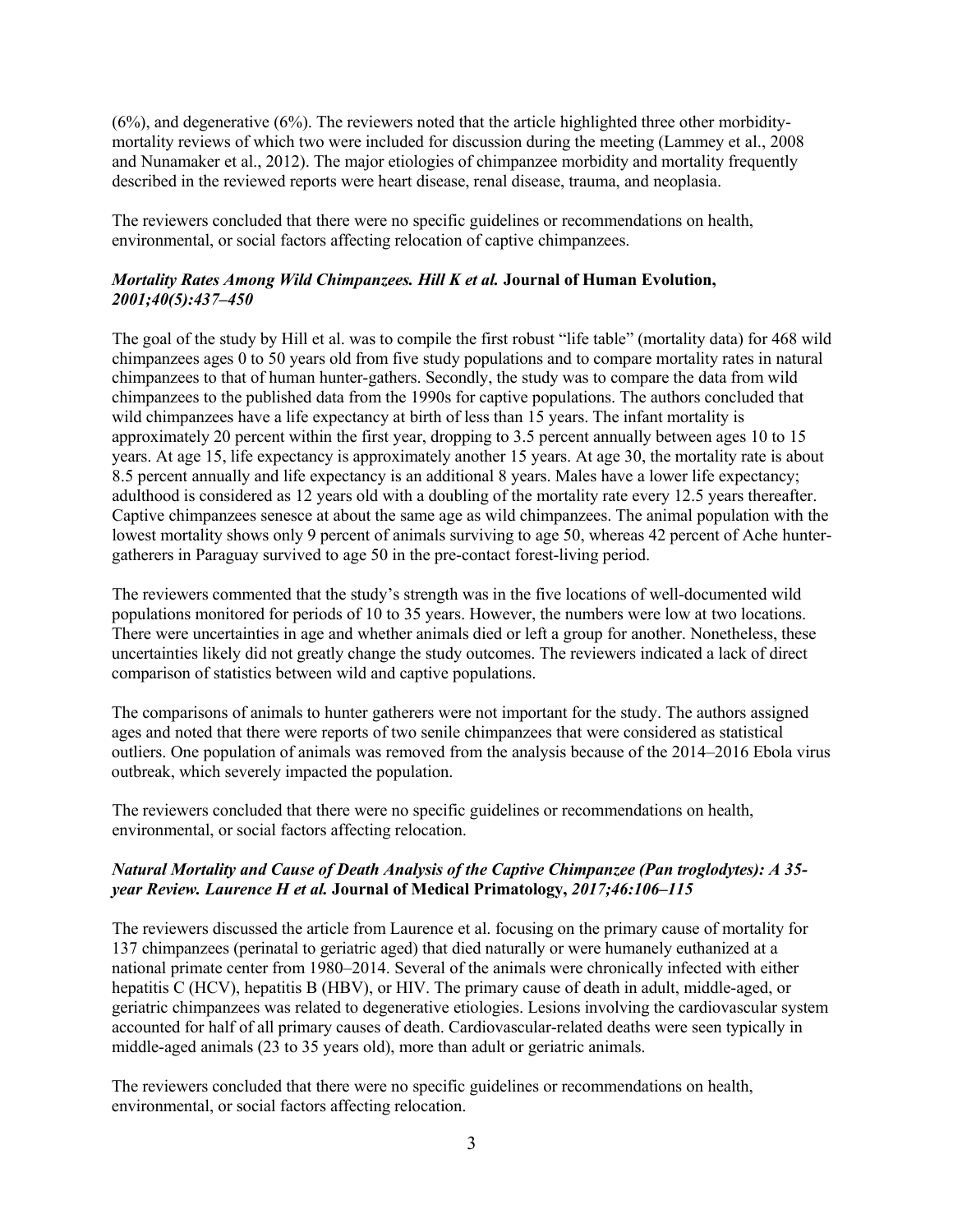## *Hematologic and Serum Biochemical Reference Intervals for the Chimpanzee (Pan troglodytes) Categorized by Age and Sex. Ihrig M et al.* **Comparative Medicine,** *2001;51(1):30–37*

The reviewers discussed an article from Ihrig et al. analyzing 1,648 hematologic and serum samples recorded in the medical record files of 133 normal, healthy chimpanzees covering 17 years (1978–1996). The blood samples were categorized by age and sex of the chimpanzee, and when the sample was collected. The age ranges included infant (0 to 3 years), juvenile (more than 3 to 6 years), adolescent (more than 6 to 10 years), and adult (more than 10 years). The hematological analysis measured 16 variables (parameters), and the serum analysis was comprised of 24 analytes. The authors discovered that normal hematologic and biochemical values are strongly influenced by sex and age. Both sex and age must be considered when interpreting biochemical profiles collected during the general health assessments of chimpanzees. Normal infants had significantly more lymphocytes than any other age group and displayed a greater percentage of white blood cells than neutrophils for this age category. Adult females had a significantly higher lymphocyte count and considerably lower neutrophil count than did adult males.

The reviewers concluded that there were no specific guidelines or recommendations on health, environmental, or social factors affecting relocation. The study, however, provides hematological and serum biochemical reference values derived from a large population of chimpanzees and are categorized by sex and age. These values can be used as benchmarks for normal values to more accurately identify hematological and biochemical standards associated with clinical disease.

## *Hematologic and Blood Biochemical Variables of Captive Chimpanzees: Cross-Sectional and Longitudinal Analyses. Herndon JG and Tigges J.* **Comparative Medicine,** *2001;51(1):60–69*

The reviewers discussed a longitudinal 9-year study of 252 male and female captive chimpanzees ages 55 days to 58.5 years old. The study was aimed at providing normative hematologic and serum biochemical values throughout the lifespan and to identify the variables associated with aging. There were 1,767 blood samples over 9 years collected annually to identify variables associated with sex and age, and to determine the consistency of these values within each animal and the longitudinal patterns in values in individual animals and those that are aged-grouped.

The authors concluded that the results from the hematological and blood biochemical variables can be used as reference values when managing general health/welfare of captive chimpanzees. There were no specific guidelines or recommendations on health, environmental, or social factors affecting relocation. The authors recommend considering each animal's long-term hematologic and serum biochemistry trends, and any aged normal values available in clinical decision making.

### **Cardiology**

## *Sudden Cardiac Death in 13 Captive Chimpanzees (Pan troglodytes). Lammey ML, et al.,* **Journal of Medical Primatology,** *2008;37 Suppl. 1:39–43*

The expert reviewers discussed the published article authored by Lammey et al. that reported sudden cardiac death (SCD) in 11 male and 2 female captive chimpanzees at a primate facility. The cases of SCD accounted for 38 percent of all chimpanzee deaths from 2001–2006. All but two cases of SCD occurred during peak times of animal activity (6:00 a.m. to 10:30 a.m.). The animals were between 10 to 40 years of age; 6 out of 13 animals underwent complete cardiac evaluation by a veterinary cardiologist diagnosing cases of cardiomyopathy: 3 had dilated cardiomyopathy; 2 had left ventricular hypertrophy; and 1 had right ventricular hypertrophy. There were 2 out of 13 animals with hypertension; 13 cardiac arrhythmias;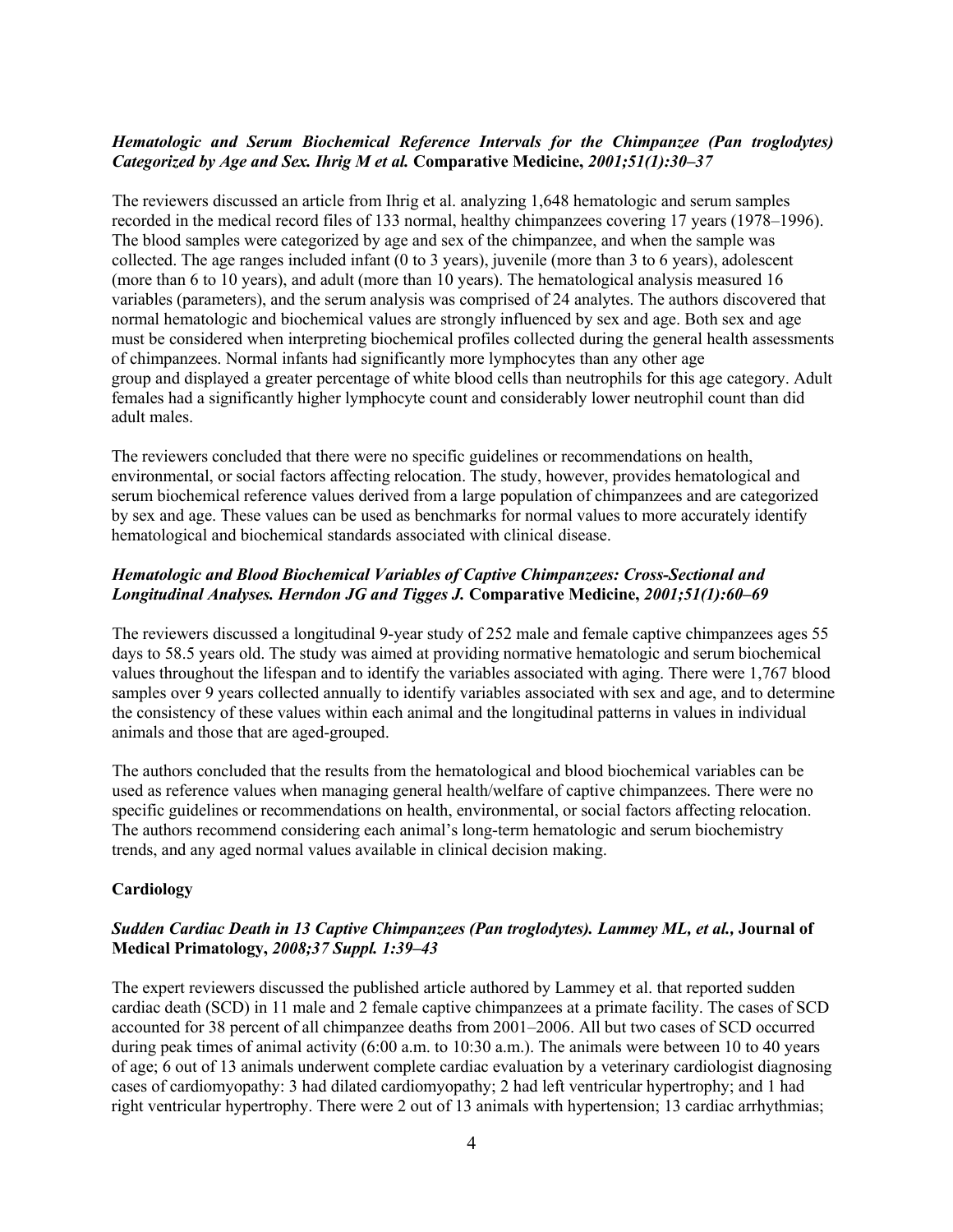10 out of 13 with cardiomegaly (males are generally found to have enlarged hearts); and 12 multifocal, interstitial myocardial fibrosis cases. There was no pulmonary edema or observable arteriosclerosis/atherosclerosis.

The reviewers agreed that the authors presumed SCD as the cause of death in the animals because no other cause of death was found. The study conclusions were based on a limited sample size (13 animals) and the association made between myocardial fibrosis, ventricular arrhythmias, and SCD was not definitive. Because 12 cases had myocardial fibrosis and all 13 had ventricular ectopy, an association appears likely. In support of the SCD diagnosis, there were no significant gross or histopathological lesions in these animals.

The reviewers concluded that there were no specific guidelines or recommendations on health, environmental, or social factors affecting relocation of captive chimpanzees. Nonetheless, veterinary cardiologists should assess the risk of SCD when transporting animals. Performing a social welfare check during peak times of animal activity, along with echocardiograms, may be helpful. A reviewer wondered how the information from the article would be used for transport, especially of asymptomatic animals.

## *Successful Treatment of Idiopathic Dilated Cardiomyopathy in an Adult Chimpanzee (Pan troglodytes). Sleeper MM, et al.,* **Comparative Medicine,** *2005;55(1):80–84*

The reviewers discussed the article from Sleeper et al., which is the first case report of successful medical management of heart disease in a chimpanzee. The paper describes a case report for a 27-year-old male captive chimpanzee (named Abraham) with severe congestive heart failure (CHF) and idiopathic dilated cardiomyopathy. Because there is not a normal range of cardiovascular parameters for chimpanzees, 20 healthy captive chimpanzees were subjected to echocardiograms and electrocardiogram (EKG) testing as a normal comparison. Abraham underwent treatment over a 22-month period (1999–2000) that included lisinopril for a history of mild systemic hypertension. Based on his clinical symptoms in 2002, he was placed on lisinopril and furosemide followed by triple diuretic therapy. Following an improvement in his clinical condition, he was then subjected to thoracic radiography, EKG, and echocardiogram procedures under anesthesia, as well as clinical laboratory testing. In April 2003, Abraham was retested and the results showed significant left heart enlargement and reduced left ventricular wall thickness, severe reduction of systolic function, and mild mitral regurgitation—all suggestive of dilated cardiomyopathy. In late 2003, he was briefly treated with carvedilol, which was repeated in early 2004. He regained his ability to do moderate exercise. By April 2004, he showed no overt signs of CHF despite severe dilated cardiomyopathy.

The reviewers concluded that there were no specific guidelines or recommendations on health, environmental, or social factors affecting relocation of captive chimpanzees. The reviewers surmised that the findings from the paper describe general recommendations for health management. Possibly, retirement-eligible animals can be trained to "present" for long-term cardiac monitoring.

# *Echocardiography Parameters of Clinically Normal Adult Captive Chimpanzees (Pan troglodytes). Sleeper MM, et al.,* **Journal of the American Veterinary Medical Association,** *2014;244(8):956–960*

The reviewers mentioned that the report from Sleeper et al. describes the analysis of echocardiographic data from 88 clinically normal adult male and female chimpanzees ranging in age from 12 to 47 years old, obtained from 2002–2011. The authors intended to generate reference ranges for echocardiographic variables for clinically normal adult chimpanzees. This report presents baseline EKG and echocardiograms on 20 normal healthy chimpanzees.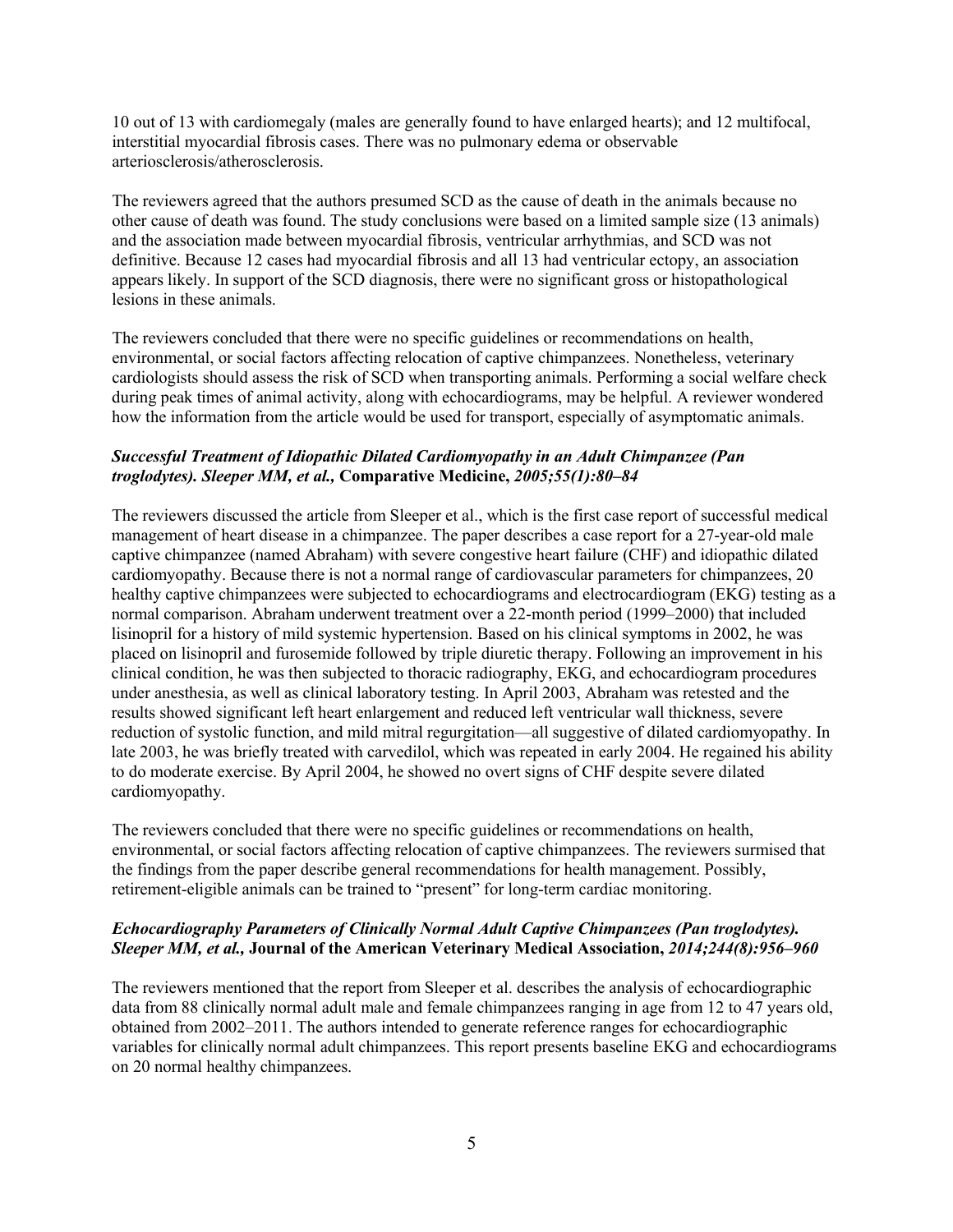The reviewers agreed that the study lacked a sufficient sample size to arrive at their conclusions. One reviewer commented that they were surprised at the number of males that developed cardiac arrhythmias. There were no specific guidelines or recommendations on health, environmental, or social factors affecting relocation of captive chimpanzees. The study served as a reference for echocardiographic ranges.

## *Electrocardiogram Abnormalities in Captive Chimpanzees (Pan troglodytes). Doane CJ et al.,* **Comparative Medicine,** *2006;56(6):512–518*

The reviewers indicated that the article by Doane et al. is a retrospective review of physical examination records of 265 chimpanzees (142 male and 123 females) obtained from August 2003–August 2005. The authors identified 34 cardiac arrhythmias diagnosed during the 24-month period and observed an increased incidence of cardiac arrhythmia in animals. The reviewers noted that the animals from the study were previously used in biomedical research; therefore, they were positive for one or more of the following viruses: HCV, HBV, and/or HIV. Prior research history (i.e., infection status) was an important factor to consider when interpreting the data. However, infection status did not appear to impact cardiac disease development. Regarding treatment, the animals were not treated if they had ventricular arrhythmias, but had no detectable structural heart disease or clinical signs due to the arrhythmia. The authors suggest that EKG is a useful method for identifying captive chimpanzees at risk of SCD.

The reviewers disagreed with the author's definition of systemic hypertension, which is systolic pressure exceeding 180 millimeters of mercury (mm Hg) or diastolic pressure exceeding 90 mm Hg, or both. These threshold limits exceed the criteria established for humans.

The reviewers concluded that there were no specific guidelines or recommendations on health, environmental, or social factors affecting relocation of captive chimpanzees. The analysis was limited to a fairly small population of chimpanzees that consisted entirely of retired research animals. Identifying the infection status may be an important general consideration for animal welfare, but it should not affect the risk of CVD.

## *Interstitial Myocardial Fibrosis in a Captive Chimpanzee (Pan troglodytes) Population. Lammey ML et al.,* **Comparative Medicine,** *2008;58(4):389–394*

The reviewers commented on the paper by Lammey et al. that retrospectively evaluated the medical cases of interstitial myocardial fibrosis (IMF) in 36 captive male and female chimpanzees ranging in age from 10 to 40 years old. Clinical and necropsy records were reviewed for all animals over a 6-year period. All animals had annual physical exams that included EKG and blood pressure readings. Seven had cardiomyopathy, 3 had hypertension, 15 had cardiac arrhythmia, and 13 had SCD (which was a major cause of death followed by renal failure and septicemia). Approximately 81 percent had IMF; all cases of SCD were diagnosed with IMF. Renal failure was the second most common form of death.

The reviewers said that additional data are needed to identify the cause of IMF in these animals. Also, more objective measures are needed for the diagnosis of IMF. The data suggest, however, that IMF may be associated with arrhythmias and SCD in these chimpanzees. The reviewers disagreed with the author's definition of systemic hypertension, systolic pressure exceeding 180 mm Hg. They noted that the authors reported the viral infection status of the animals.

The reviewers concluded that there were no specific guidelines or recommendations on health, environmental, or social factors affecting relocation of captive chimpanzees.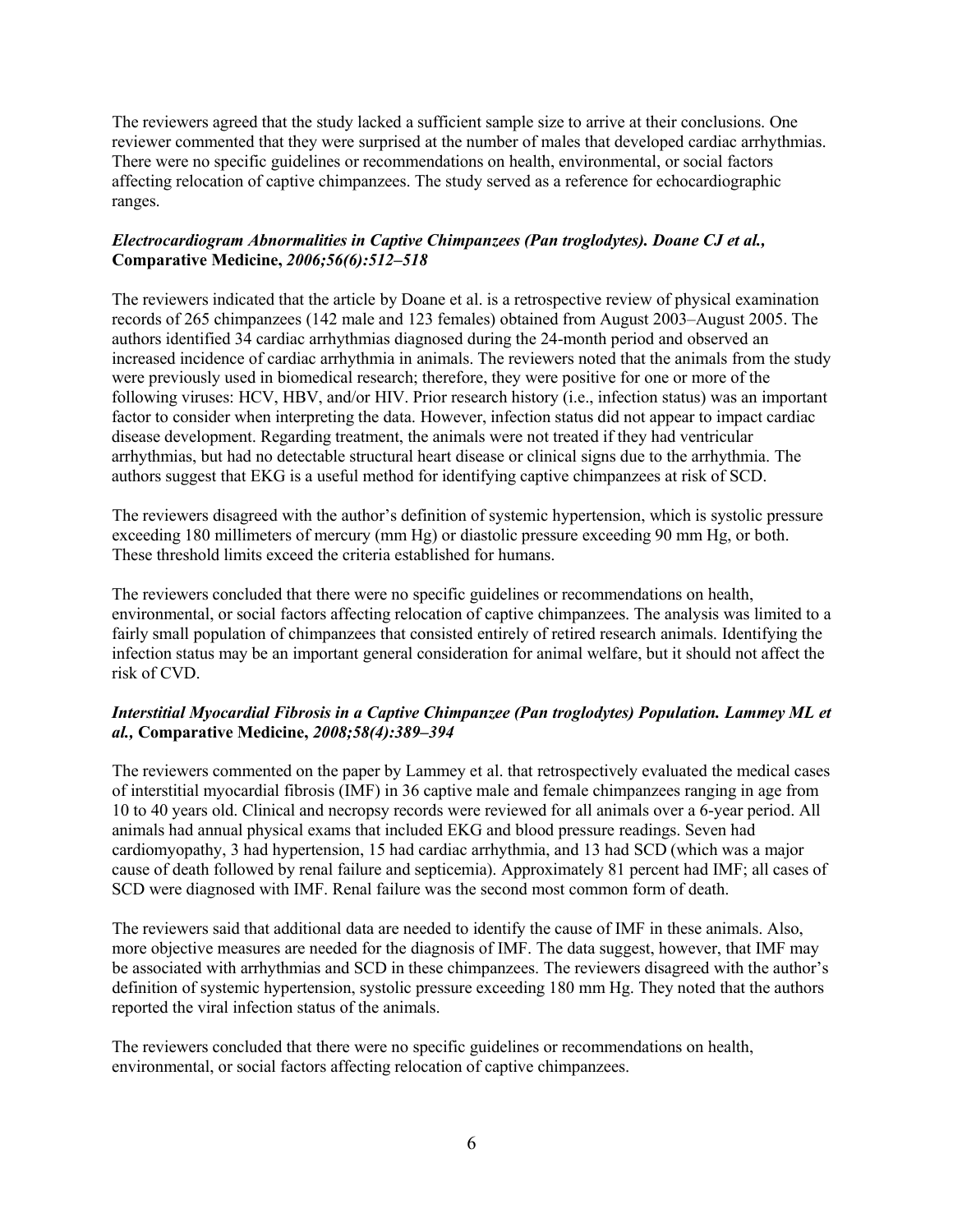### *Diagnosis and Treatment of Pulmonary Arterial Hypertension and Atrial Fibrillation in an Adult Chimpanzee (Pan troglodytes). Lammey ML et al.* **Journal of the American Association for Laboratory Animal Science,** *2008;47(5):56–60*

The reviewers discussed the paper authored by Lammey et al. that provides the first description of antemortem diagnosis and treatment of pulmonary arterial hypertension (PAH) and atrial fibrillation in a 22-year-old adult male captive chimpanzee. PAH was diagnosed by two-dimensional echocardiography. The animal also had mild hepatic fibrosis and moderate congestion. In addition to outlining the methods used to obtain this diagnosis, the authors describe the intense observation and frequent treatments required to address this animal's specific health care needs.

The reviewers noted that no proper history of the animal was reported in the paper and the authors did not establish a normal range for pulmonary arterial pressure or tricuspid regurgitation. The reviewers concluded that there were no specific guidelines or recommendations on health, environmental, or social factors affecting relocation of captive chimpanzees. A similar intensive treatment regimen, however, may be used for animals that have the same conditions and are undergoing transport to the federal sanctuary.

## *Blood Pressure Reference Intervals for Healthy Adult Chimpanzees (Pan troglodytes). Ely JJ et al.* **Journal of Medical Primatology***, 2011;40:171–180*

The reviewers discussed the report from Ely et al. describing the analysis of blood pressure data over a 1-year period from a population of 261 healthy and 109 unhealthy captive adult chimpanzees. The authors reviewed records from 396 examinations conducted on 256 chimpanzees ages 10 years or older. The authors defined reference intervals for normotensive, pre-hypertensive, and hypertensive blood pressures in healthy adult chimpanzees. The report referred to animals that were categorized as unhealthy because of conditions requiring sutures or systemic antibiotics; use of intravenous fluid therapy; cardiac medications (Enalapril, Amlodipine, Furosomide); and behavioral medications (Prozac, Phenobarbital). The reviewers acknowledged the limitations of the study that include the lack of a precise definition of obesity in chimpanzees, no mention of infection status, and the lack of data on the long-term risks of CVD posed by hypertension in chimpanzees. The authors did analyze a suitable and large number of animals for the study, and there was an apparent correlation between weight and systolic blood pressure.

The reviewers concluded that there were no specific guidelines or recommendations on health, environmental, or social factors affecting relocation of captive chimpanzees.

### *Hypertension Increases with Aging and Obesity in Chimpanzees (Pan troglodytes). Ely JJ et al.* **Zoo Biology,** *2013;32(1):79–87*

The reviewers discussed the findings from Ely et al. that measured the blood pressure from 4 years of physical examinations to evaluate the effect of age, sex, and obesity on the development of hypertension in young adult or geriatric captive chimpanzees. Obesity was measured in these animals using five different criteria: abdominal girth, body weight, body mass index (BMI), body surface area (estimated), and basal metabolic rate. The basal metabolic rate was the best measure for obesity in females. Sex was a highly significant factor for systolic, not diastolic blood pressure rates. Obesity increased systolic blood pressure in females, but not in males. Diastolic blood pressure increased with age in both sexes.

Limitations of the article include: the article frequently referred to data as means, while the data in the figures and tables was reported as medians. The article was a 2013 publication and used data collected from 2004–2008; however, a 2011 publication from the same authors (using the same animals) used data from 2002–2003. The reviewers thought that the authors should have combined the 2011 and 2013 data for one publication. The reviewers did note, however, that the selection of anesthetic differed between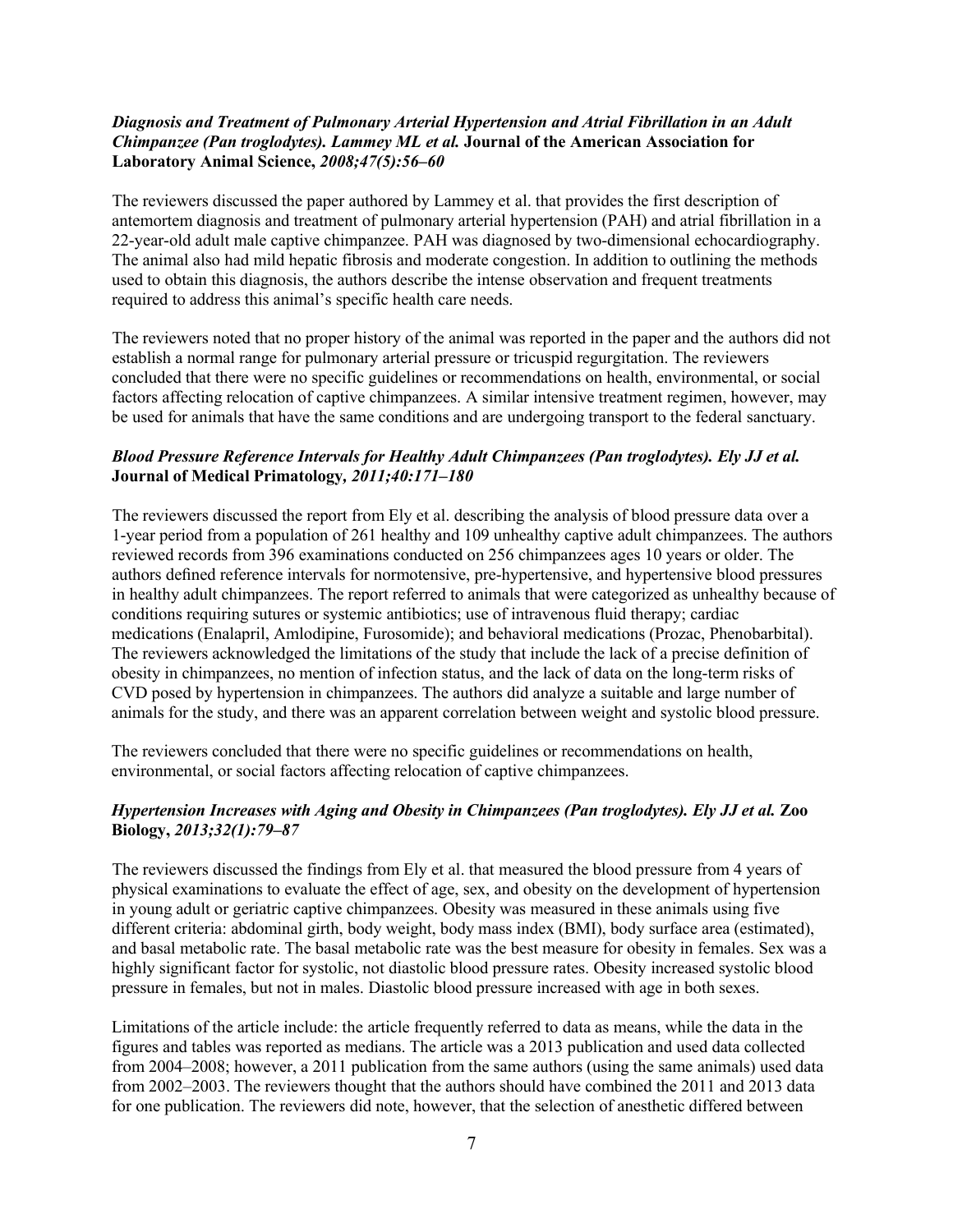these 2011 and 2013 articles; therefore, this difference may preclude the combining of data. The main advantage of the study was that a healthy population was defined, and then blood pressure readings were used to establish reference intervals.

The reviewers concluded that there were no specific guidelines or recommendations on health, environmental, or social factors affecting relocation of captive chimpanzees. Captive chimpanzees can emulate a natural low systolic blood pressure, however, by maintaining a healthy body weight.

## *Electrocardiogram Reference Intervals for Clinically Normal Wild-Born Chimpanzees (Pan troglodytes). Atencia R et al.* **American Journal of Veterinary Research,** *2015;76(8): 688–693*

The reviewers discussed the published article from Atencia et al. that establishes EKG reference intervals for healthy wild-born chimpanzees, by placing the electrodes in bodily locations that are standard for humans. The authors suggest that if human EKG reading criteria were used in the study, 61 percent of adult and 47 percent of young chimpanzees in the study would be classified as having left ventricular hypertrophy (LVH). Furthermore, the authors suggest the need for additional studies that combine EKG and cardiac imaging to establish EKG criteria for LVH. The reviewers commented that because the animals were healthy, using human EKG criteria was inappropriate.

The reviewers concluded that there were no specific guidelines or recommendations on health, environmental, or social factors affecting relocation of captive chimpanzees.

## *Use of an Implantable Loop Recorder in the Investigation of Arrhythmias in Adult Captive Chimpanzees (Pan troglodytes). Lammey ML et al.* **Comparative Medicine,** *2011;61(1):71–75*

The reviewers noted that the Lammey et al. paper is the first report of the use of an implantable loop recorder (ILR) to diagnose cardiac arrhythmias in non-anesthetized 22- to 32-year-old chimpanzees. Long-term EKG readings are impossible in chimpanzees; however, in this study, an ILR allowed similar EKG data collection as seen with humans. The use of the ILR in four captive chimpanzees identified intermittent arrhythmias that occur during the chimpanzees' normal daily activities. One female had syncope and 3 males had multiform ventricular ectopy (ventricular premature complexes). The reviewer acknowledged the limitations with using ILRs in animals: (1) an inability to store 24 hours of data and (2) can only store periods of EKG data outside of the programmed parameters (i.e., abnormal rhythms with a normal rate).

The reviewers recognized that that paper did not report previous research use in the animals studied, even though they cited that the "colony population consisted of 202 research veteran chimpanzees."

The reviewers concluded that there were no specific guidelines or recommendations on health, environmental, or social factors affecting relocation of captive chimpanzees. The use of ILRs, however, might be used to diagnose atrial fibrillation and for the medical management and welfare of chimpanzees.

### *Use of an Implantable Loop Recorder in a Chimpanzee (Pan troglodytes) to Monitor Cardiac Arrhythmias and Assess the Effects of Acupuncture and Laser Therapy. Magden ER et al.* **Comparative Medicine,** *2016;66(1):52–58*

The article from Magden et al. reports the use of an ILR for monitoring cardiac arrhythmias during the treatment of a 36-year-old male chimpanzee with frequent ventricular premature complexes (VPCs). The animal was diagnosed with VPCs by EKG during a physical examination. Treatment included the antiarrhythmic beta-blocker Sotalol. EKGs identified no cardiac structural abnormalities in examinations administered from 2012–2013 other than mild valvular insufficiencies that showed no change with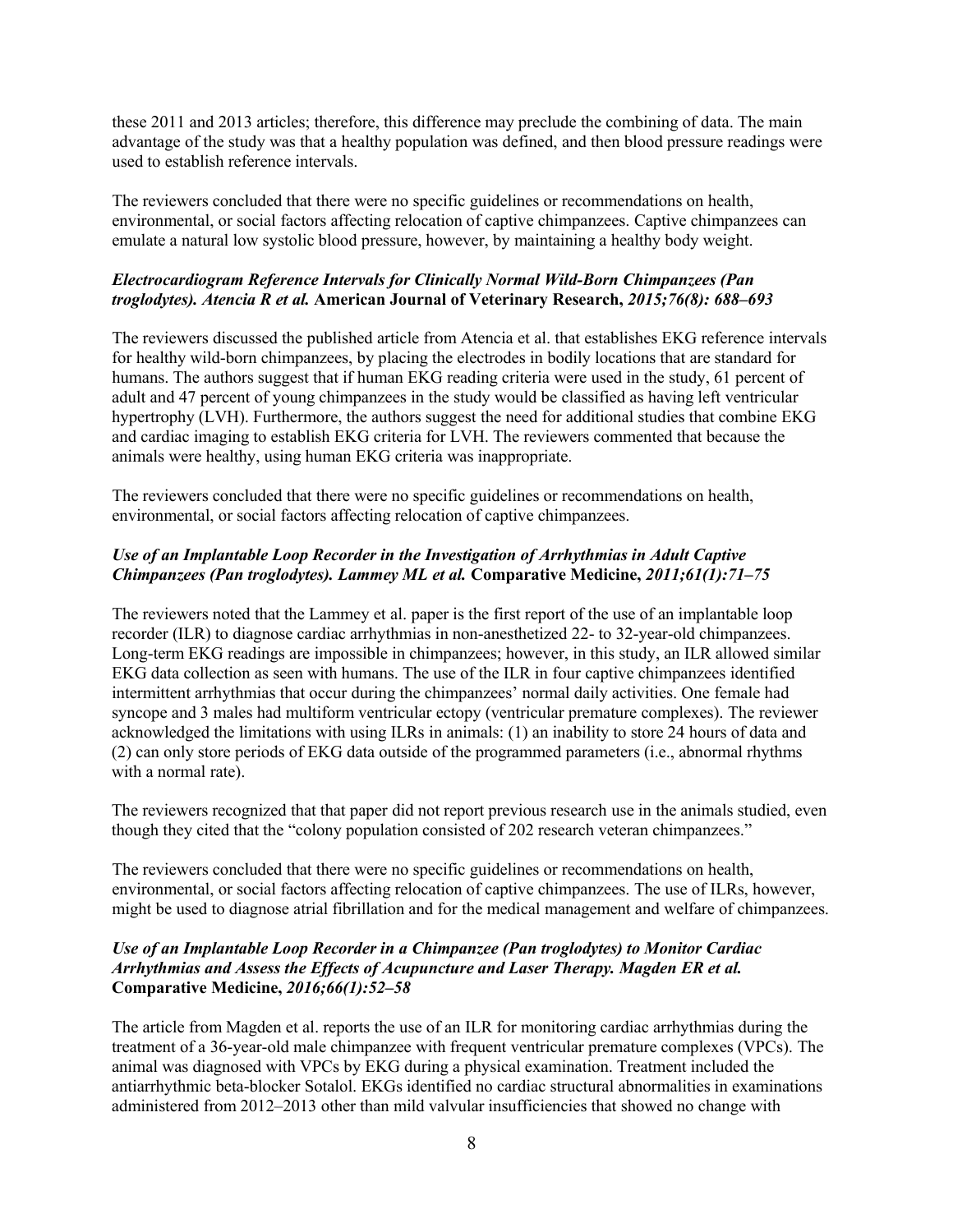various therapeutics. In 2012, the loop recorder was placed as the VPCs (2.78 per minute) became more severe and the drug was changed to amiodarone. The chimpanzee subsequently developed thrombocytopenia and was weaned off amiodarone in 2013. The VPC rate dropped to 2.08 per minute. In 2014, acupuncture and low-level laser treatments were initiated, and by 2015 when the treatment routine had stabilized, the VPC rate was averaging 0.93 per minute.

A reviewer noted that the behavioral training of chimpanzees to accept treatment during transport may impact their survival.

The reviewers concluded that there were no specific guidelines or recommendations on health, environmental, or social factors affecting relocation of captive chimpanzees. Inclusion of a cardiac evaluation, however, during a routine annual physical examination may be important. Regarding animal welfare, the authors recommend decreasing the excitement level of chimpanzees that have VPCs or cardiomyopathies.

### **Aging**

## *Chronic Diseases in Captive Geriatric Female Chimpanzees (Pan troglodytes). Nunamaker EA et al.* **Comparative Medicine,** *2012;62(2):131–136*

The article from Nunamaker et al. is a characterization of the types and prevalence of chronic diseases observed in 16 geriatric (more than 35 years old) female chimpanzees at a primate facility. The study identified three chronic diseases—metabolic syndrome, CVD, and renal disease. About 43.8 percent of the animals had metabolic syndrome, 31.25 percent of animals had some form of kidney-related disease, and 81.2 percent had cardiovascular-related ailments. These age-related diseases will present medical management challenges associated with maintaining an aging chimpanzee population. Metabolic syndrome is a name given to a group of risk factors associated with stroke, coronary artery disease, and type 2 diabetes. Other conditions to consider are the animal's weight and obesity. Three animals were positive for HIV; one was HCV-infected.

Although there were no specific guidelines or recommendations on health, environmental, or social factors affecting relocation, the authors recommend a thorough semiannual physical exam for the geriatric chimpanzee population, along with monthly health checks and monitoring of responses to therapy.

The authors also suggest that if a captive animal is diagnosed as diabetic, their weight, blood glucose, and hemoglobin A1c (HbA1c) concentration should be initially monitored every 4–6 weeks to evaluate responses to therapy. The monitoring time intervals may be extended to as long as 6 months once glycemic control has been achieved.

The reviewers suggested that geriatric chimpanzees with these chronic diseases would be poor candidates for transportation, relocation, and assimilation into a new physical environment. These chronic diseases will require intense veterinary monitoring and treatment at the receiving organization.

## *Diagnosis and Prevalence of Uterine Leiomyomata in Female Chimpanzees (Pan troglodytes). Videan EN et al.* **American Journal of Primatology,** *2011;73(7):665–670*

The reviewers discussed the article from Videan et al. reporting the incidence of uterine benign fibroid tumors in 187 reproductively mature females from two primate centers. These tumors were confirmed in 55 females (28.2 %) ranging in age from 19.3 to 47.3 years old. Specific forms of general care at the primate facilities included 140 animals that received non-hormonal contraception (vasectomized male or all-female group), while 55 chimpanzees were housed primarily with non-vasectomized males utilizing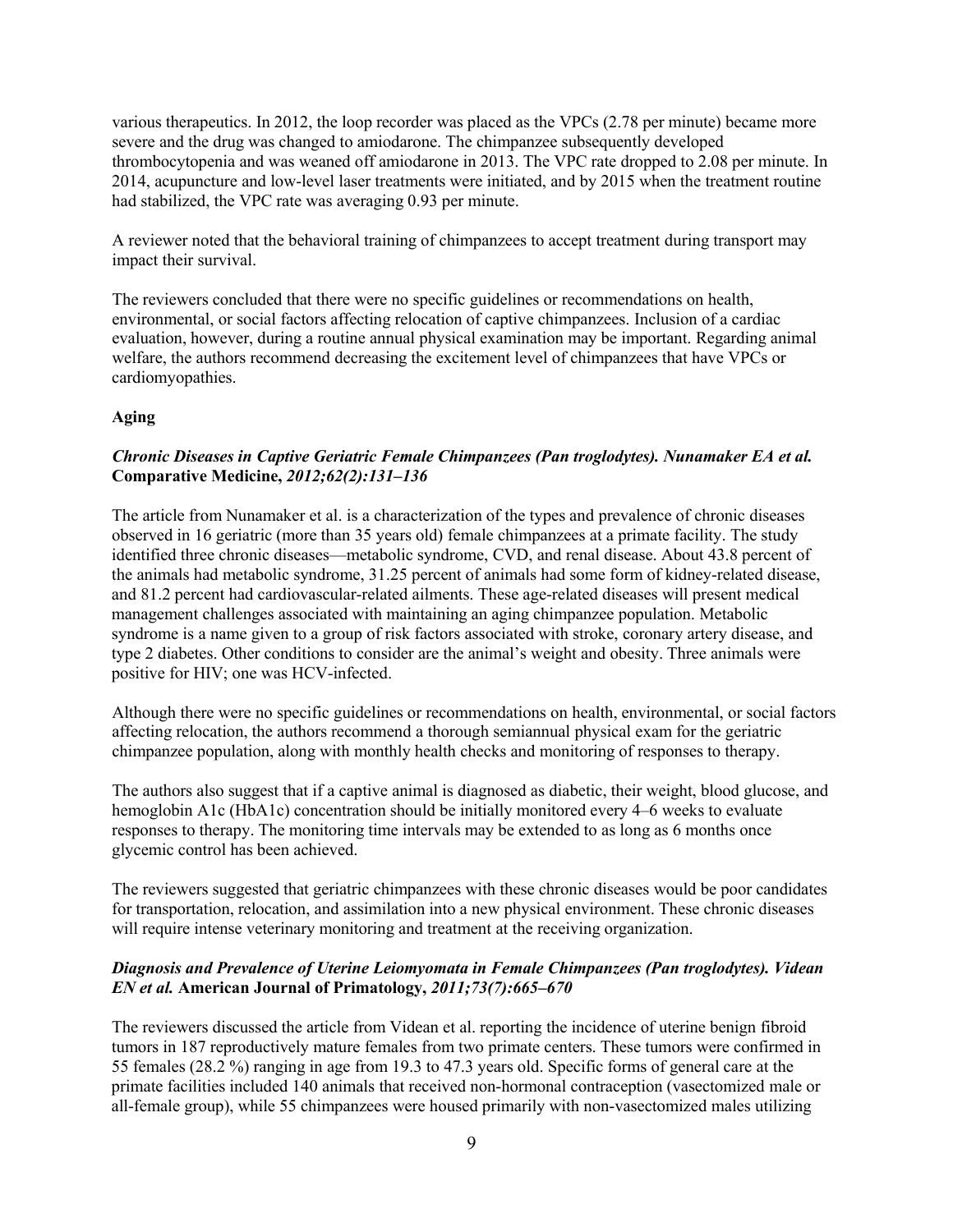Norplant<sup>®</sup> or a copper intrauterine device to achieve contraception. Advanced age ( $>$ 30 years old) was related to an increase in leiomyomata, and use of hormonal contraception was related to a decrease in leiomyomata.

The reviewers concluded that there were no specific guidelines or recommendations on health, environmental, or social factors affecting relocation. The paper only presents considerations for colony management with regard to fibroid tumor development. Because of the moratorium on chimpanzee breeding, the animals have gone 10 to 15 years since giving birth. A protective practice of progesteronebased contraception has shown a 40 percent reduction of uterine leiomyomata in women and is suggested to reduce or delay the development of the condition in the chimpanzee. It is predicted that as the chimpanzee population ages with no breeding, the incidence of leiomyomata will increase.

## *Spontaneous Reproductive Tract Lesions in Aged Captive Chimpanzees. Chaffee BK et al.* **Veterinary Pathology,** *2016;53(2):425–435*

The paper from Chaffee et al. describes the reproductive tract lesions in aged captive chimpanzees as discovered by the retrospective examination of necropsy and surgical samples and records. There were 67 male and female animals ranging from 35 to 56 years old. Chronic health conditions included uterine leiomyomatas in 20 out of 33 female animals. One animal experienced an acute health-related condition, heavy vaginal bleeding from the uterine leiomyomata, which required euthanasia. Pain management was provided for females experiencing chronic conditions.

A reviewer commented that the sample size was small compared to human studies.

The reviewers concluded that there were no specific guidelines or recommendations on health, environmental, or social factors affecting relocation.

## *Diagnosis and Treatment of Degenerative Joint Disease in a Captive Male Chimpanzee (Pan troglodytes). Videan EN et al.* **Journal of the American Association for Laboratory Animal Science,** *2011;50(2):263–266*

The reviewers discussed the paper from Videan et al. that presents a case study of a 25-year-old male captive chimpanzee that had degenerative joint disease of both the right and left femorotibial joints. The animal had minimal to moderate osteoarthritis of the left femorotibial joint that was caused by osteophyte formation and the slight narrowing of joint space. Treatment was with Celebrex® for 30 days resulting in resolution of symptoms. The joint disease progressed to both joints 1 year after initial diagnosis. Intraarticular injections of ketorolac tromethamine and methylprednisolone sodium succinate were administered. Glucosamine chondroitin, tramadol, and carprofen also were delivered. Treatment resulted in increased comfort, activity level, and interaction with den mates. The reviewer noted that the rate of osteoarthritis progression was quicker than that in humans.

The reviewers concluded that there were no specific guidelines or recommendations on health, environmental, or social factors affecting relocation. Nonetheless, a reviewer speculated that arthritis may contribute to a lack of resocialization in captive chimpanzees after transfer to a new facility. Osteoarthritis disease may be a criterion that veterinarians use in determining a chimpanzee's eligibility for relocation.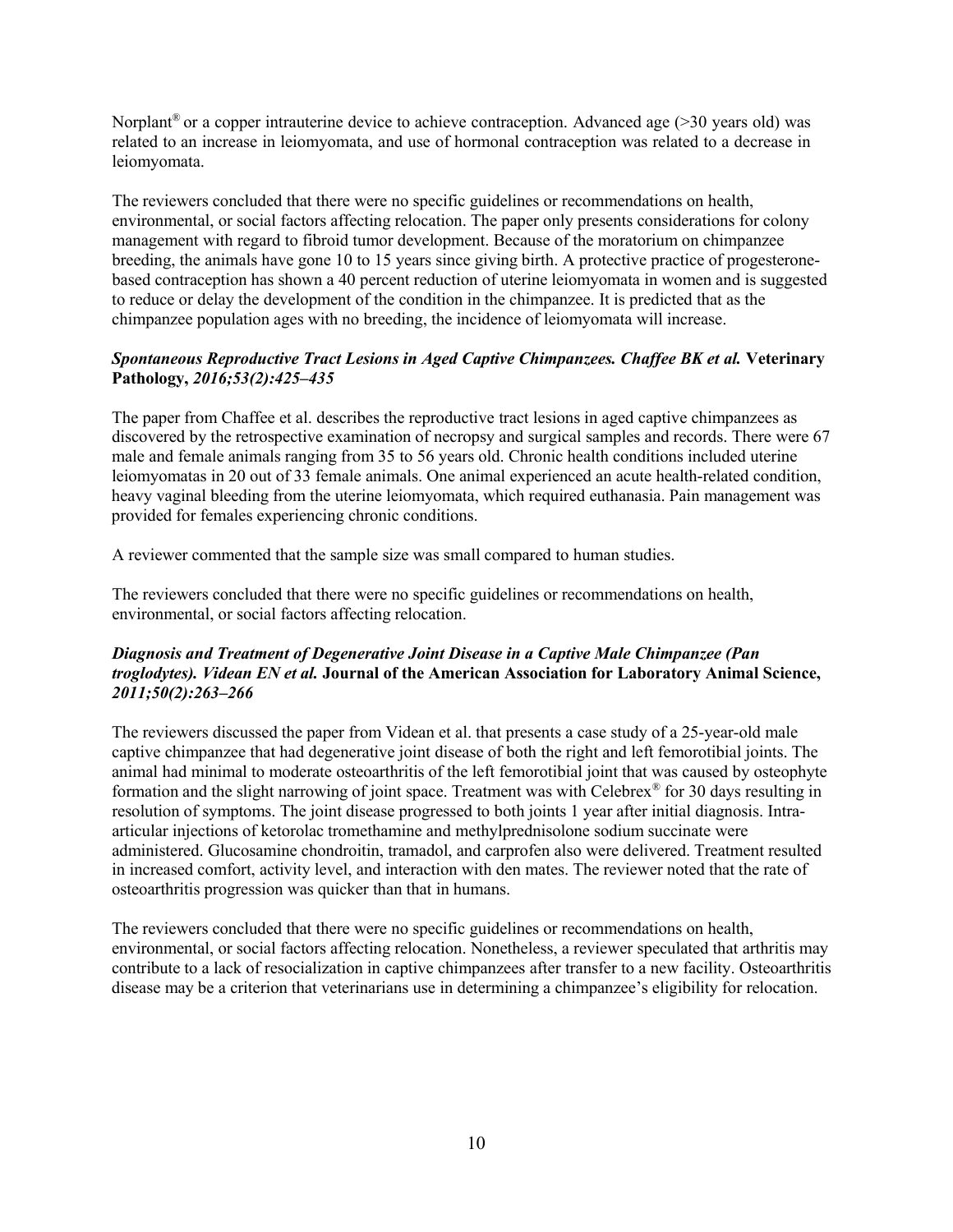#### **Obesity/Metabolic Disease**

## *Development of Guidelines for Assessing Obesity in Captive Chimpanzees (Pan troglodytes). Videan EN et al.,* **Zoo Biology,** *2007;26:93–104*

The reviewers commented on a study by Videan et al. that established guidelines for defining and accurately assessing obesity in captive chimpanzees. The authors examined morphometric (weight, height, and body fat distribution) and physiologic (blood pressure, hemoglobin, hematocrit, red blood cells [RBC], mean corpuscular hemoglobin, glucose, triglyceride and cholesterol level) characteristics in 59 captive adult females and males, ages 10 to 48 years old. Morphometric data collected included abdominal skinfold measurement (millimeter), BMI, waist-to-hip ratio (WHR), body weight (kilogram), and crown to rump length (centimeter). Abdominal skinfold measurements and BMI each predicted elevated triglycerides and serum glucose levels (obesity) in females. Males had significantly higher BMIs than females, but most mean skinfold measures were half that of females. Females with high BMI/abdominal skinfold measurement also had significantly higher blood pressure, RBCs, and WHRs. The range of triglycerides and glucose levels for males was considerably smaller than for females and none were above the normal range for humans, despite a high BMI. The authors hypothesized that male BMI was caused by high muscle mass rather than adipose fat.

The reviewers pointed out that the measurements were based on a limited sample size. There were no specific guidelines or recommendations on health, environmental, or social factors affecting relocation. Assessing obesity in aged populations, however, provides an objective measure to intervene and direct clinical monitoring.

## *Determination of Hemoglobin A1c and Fasting Blood Glucose Reference Intervals in Captive Chimpanzees (Pan troglodytes). McTighe MS et al.* **Journal of the American Association for Laboratory Animal Science,** *2011;50(2):165–170*

The reviewers discussed the paper from McTighe et al. that describes efforts to develop reference ranges for Fasting Blood Glucose (FBG) and HbA1c as clinical screening tools for chimpanzees that are at risk for developing Type 2 Diabetes Mellitus (T2DM) or as therapeutic monitoring tools for chimpanzees with T2DM. There were 81 healthy chimpanzees of both sexes and various ages, along with three female chimpanzees already diagnosed with T2DM.

The reviewers noted a study limitation in that the authors did not show an association between obesity, age, and FBG even though other reviewed articles demonstrated this association (Videan et al. 2007; Herndon and Tigges et al. 2001). Therefore, it was surprising that age, sex, or body weight did not help predict FBG or HbA1c levels in healthy chimpanzees. Another study limitation was the use of a single sample per animal to determine the reference FBG ranges. The authors indicated that they may look to perform urine glucose testing in the future or see if abdominal circumference affects FBG and HbA1c levels.

There were no specific guidelines or recommendations on health, environmental, or social factors affecting relocation. However, Hb1Ac may be useful for monitoring of pre-diabetic and diabetic animals that could be tested monthly or bimonthly instead of daily or weekly heel-sticks for FBG. HbA1c can be tested at cage side on a reduced frequency as opposed to FBG. This monitoring approach might be used for relocation, such as maintaining the health stability of a diabetic chimpanzee. It is possible that a stable HbA1c level at 6 percent or below would be indicative of controlled diabetes over a period of 2–3 months.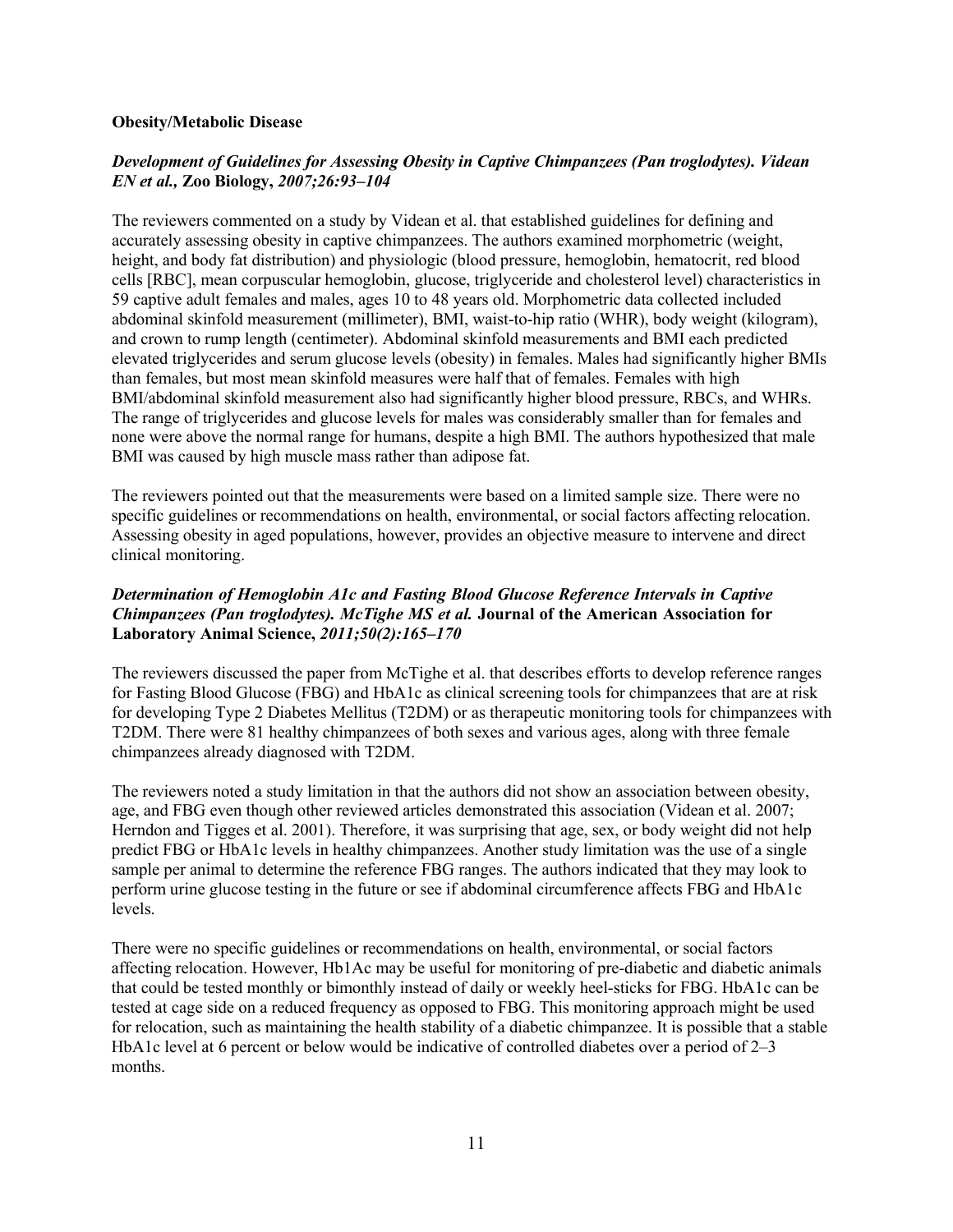### *Morphometric Variables Related to Metabolic Profile in Captive Chimpanzees (Pan troglodytes). Andrade MCR et al.* **Comparative Medicine,** *2011;61(5):457–461*

The article by Andrade et al. investigated the relationship between simple morphometric measurements of waist circumference and body weight and the circulating markers of metabolic, cardiovascular, and hepatic function in chimpanzees. The study included 39 male and female captive chimpanzees; 22 females (ages 23.8 years, plus or minus 10.9 years) and 17 males (ages 21.8 years, plus or minus 7.2 years).

Waist circumference correlates better with metabolic health (blood pressure, insulin resistance, serum glucose, albumin, and triglycerides) than body weight. This correlation was seen particularly in female chimpanzees. The authors discovered a strong relationship between liver alanine transaminase and triglyceride in female chimpanzees, and a correlation between aspartate aminotransferase and cholesterol in male chimpanzees. These findings may indicate that the fasting triglyceride level is a good indicator of hepatic function in chimpanzees.

A reviewer noted that males and females had similar waist circumferences suggesting that females had increased adipose fat.

The authors did not provide any specific recommendations on health, environmental, or social factors affecting relocation in captive chimpanzees. The reviewers indicated that weight management is an important variable for colony management of chimpanzees.

## *The Influence of Body Mass Index, Age, and Sex on Inflammatory Disease Risk in Semi-Captive Chimpanzees. Obanda V et al.* **Public Library of Science (PLOS) One,** *2014;9(8):e104602*

The article from Obanda et al. described the impact of BMI, age, and sex on inflammation in semi-captive chimpanzees. The paper describes biomarkers of inflammation obtained during routine health examinations of 42 animals from an animal sanctuary in Kenya, Africa. These biomarkers included neutrophil-lymphocyte ratio, platelet microparticle count ( $\mu$ PLT), and RBC microparticle ( $\mu$ RBC). There was no relationship between  $\mu$ RBC and age or BMI, but there was a significant decline in RBC counts in older males. The proportion of µPLT was positively correlated with age and BMI for both sexes. The study shows that aging and obesity are accompanied by chronic low-grade inflammation.

The reviewers deemed that the authors did not provide any specific recommendations on health, environmental, or social factors affecting relocation in captive chimpanzees. The authors concluded that the positive relationship found between BMI and inflammatory disease risk suggests that the management of BMI in captive chimpanzees is critical to their health, welfare, and longevity. The reviewers commented that monitoring the immune mediators for captive retired chimpanzees is a good idea. One reviewer noted that inflammation levels can be influenced by the presence of gastric parasites in these animals, especially chimpanzees that were obtained from non-research facilities.

### **Other (Stroke, Viral Infection, and Renal Disease)**

## *Cerebrovascular Accident (Stroke) in Captive, Group-Housed, Female Chimpanzees. Jean SM et al.* **Comparative Medicine,** *2012;62(4):322–329*

The reviewers discussed the study conducted by Jean et al. that evaluated the predisposing factors, diagnosis, treatment options, and statistics of cerebrovascular accident (stroke) in captive chimpanzee populations. This case report describes the presentation, clinical signs, and diagnosis of stroke in three animals over a 5-year period and an additional three animals from a retrospective review of records from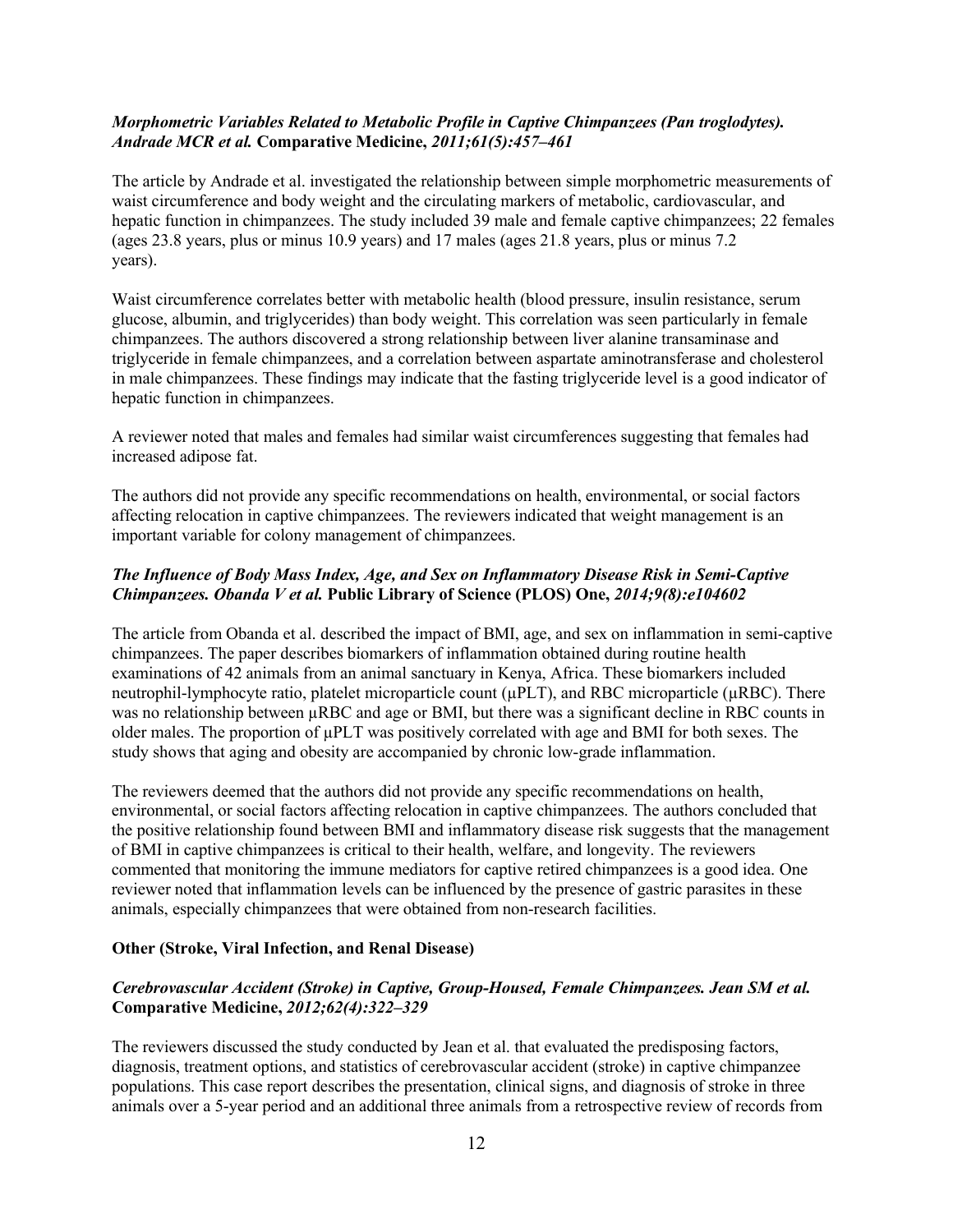the previous 30 years. In addition, the authors sent a survey to 43 institutions (38 zoos, 4 research facilities, and one sanctuary) from which they received 27 responses, with six facilities reporting six cases of stroke.

Based on the study, the authors recommended that animals suspected of having a stroke should receive both a physical and a neurological examination. Diagnosis of a stroke should be done as soon as possible to allow appropriate treatment. Diagnostic testing may include EKG, angiograms, computed tomography, or magnetic resonance imaging. Regarding treatment, angioplasty and vascular stenting have not been described in chimpanzees as it is with humans.

The reviewers indicated that the strengths of the article are (1) the authors reached out to other facilities to obtain additional data and (2) the paper identified potential risk factors for stroke that may help with preventive and/or enhanced diagnostic care. The authors observed that 2 out of 9 animals were rehabilitated and returned to social groups. Therefore, the presence of unidentified comorbidities may have attributed to the high death rate in this study.

The authors did not provide any specific recommendations on health, environmental, or social factors affecting relocation in captive chimpanzees. Yet, the paper provided general recommendations of how to proceed in suspected cases of stroke and identifying potential risk factors.

# *Lethal Pneumonia in a Captive Juvenile Chimpanzee (Pan troglodytes) Due to Human-Transmitted Human Respiratory Syncytial Virus (HRSV) and Infection with Streptococcus Pneumoniae. Szentiks CA et al.* **Journal of Medical Primatology,** *2009;38:236–240*

The reviewers discussed the article from Szentiks et al. that describes the outbreak of pneumonia in a captive chimpanzee population as a result of infection with HRSV and *Streptococcus pneumoniae*. A zoo experienced an outbreak of respiratory disease in 10 out of 12 chimpanzees, 4 out of 5 gorillas, 3 out of 6 Bornean orangutans, and 3 out of 10 red-capped mangabeys. HRSV subtype B (HRSV-B) and *S. pneumoniae* were discovered in animals and results show that the virus was transmitted by a zookeeper. A 19-month old female chimpanzee died as a result of the virus transmission and bacterial infection. Preceding death was moderate to severe respiratory clinical signs: hypothermia, nasal discharge, stertorous respiratory sounds, hypoglycemia, and uremia.

The reviewers agreed that because both HRSV-B and *S. pneumoniae* are transmitted by aerosols of respiratory secretions, monitoring the health of humans working in proximity to great apes is important. The authors did not provide any specific recommendations on health, environmental, or social factors affecting relocation in captive chimpanzees. The reviewers suggested that in the zoo setting, animal keepers with any sign of respiratory disease should not have contact with the apes to prevent disease outbreaks and transmission of pathogens likely to cause deaths in juvenile great apes. The reviewers agreed that this paper represents the significance of human health management, rather than chimpanzee welfare management.

A reviewer noted the difficulty in eradicating RSV from a chimpanzee colony; mild RSV infection can be lethal because of secondary bacterial infection.

## *Effects of Aging and Blood Contamination on the Urinary Protein-Creatinine Ratio in Captive Chimpanzees (Pan troglodytes). Lammey ML et al.* **Journal of the American Association for Laboratory Animal Science,** *2011;50(3):347–377*

The reviewers discussed the article authored by Lammey at al. that evaluated the effect of age and blood contamination on the urine protein to creatinine (UPC) ratio of urine specimens collected from captive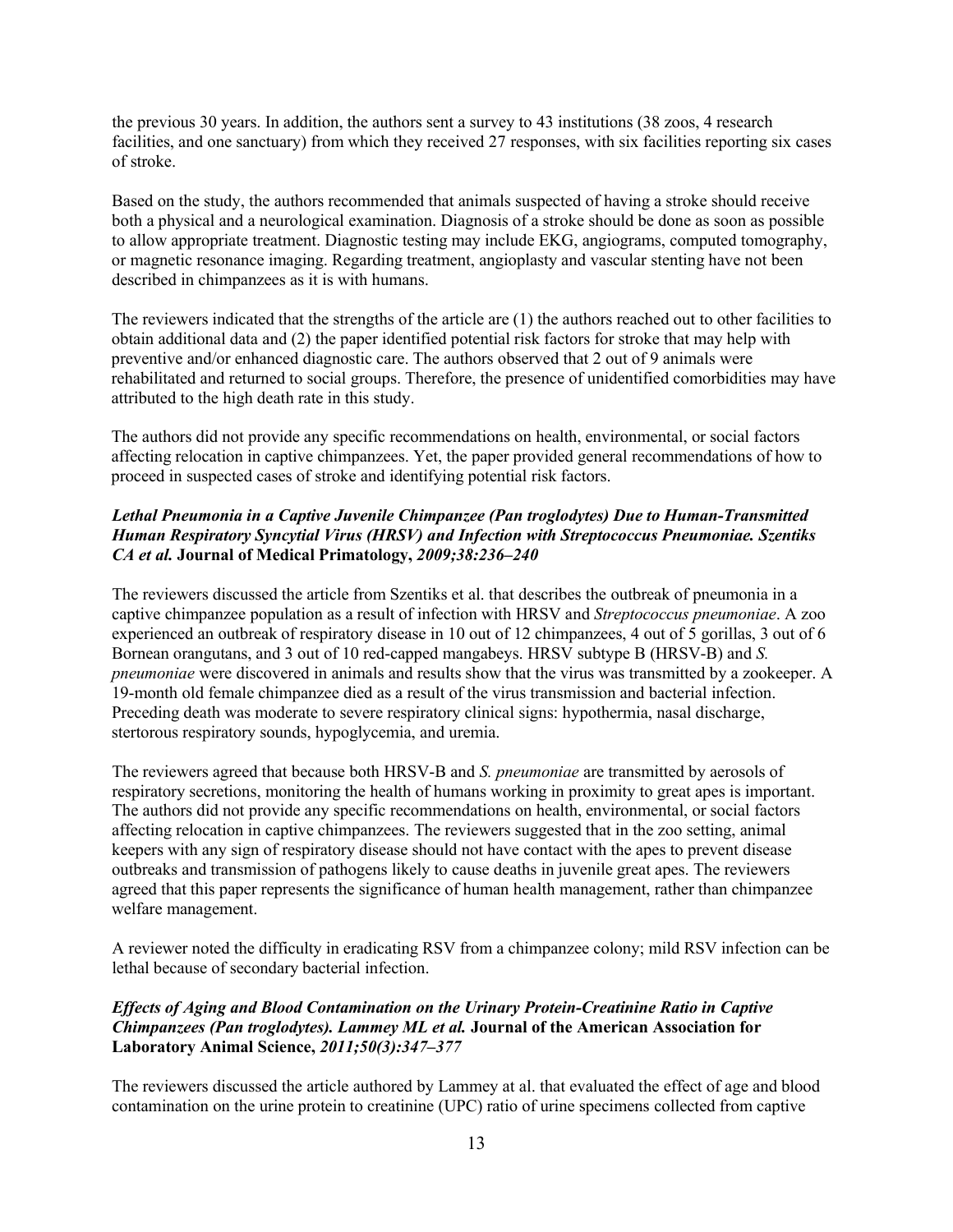chimpanzees. These samples were obtained using the cystocentesis procedure as an indicator of renal function in these animals. The study included 125 healthy adult chimpanzees 11.6 to 50.1 years old, and samples were obtained during their annual routine examination.

Several animals were HCV-, HIV-positive, or co-infected with both viruses. The UPC ratios from urine collected by cystocentesis were not only a reliable diagnostic for evaluating renal disease, but also for the overall monitoring and care of captive chimpanzees. The study found that the age of the animal and blood contamination of the specimen were significant predictors of the UPC ratio, but sex was not a significant predictor. The UPC ratio in older animals was significantly higher than in younger animals. Similarly, the UPC ratio was higher in specimens with blood contamination compared to animals with no or minimal blood cells in their specimens. Therefore, renal function progressively declines with age and the UPC ratio is an important diagnostic test that can help define whether renal disease is occurring in captive chimpanzees. The authors recommended developing methodologies to diagnosis and evaluate the complications and disorders that occur as the captive chimpanzee populations continue to age.

One reviewer noted that it was a good study and UPC ratio was associated with glomeruli nephrotic syndrome. The reviewers concluded that the study had no specific recommendations on health, environmental, or social factors affecting relocation in captive chimpanzees. This study established reference standards for the UPC ratio of urine as a diagnostic for proteinuria and renal disease. Consequently, the standards can be applied for maintaining the welfare and long-term care of retired chimpanzees.

## *Pauci-Immune Glomerulonephritis in a Captive Chimpanzee (Pan troglodytes), and a Review of Spontaneous Cases in Animals. Neidig LE et al.* **Journal of Medical Primatology,** *2016;45:336–341*

The paper from Neidig et al. presents the first case report of pauci-immune rapidly progressive glomerulonephritis (RPGN) in a 28-year-old male chimpanzee, which is the only account of the pauciimmune type in any animal. The animal's history was presented in the paper in what the reviewers deemed as an "abbreviated fashion," noting prior HCV infection and anemia, hypoproteinemia, hypoalbuminemia, elevated alanine aminotransferase, cholesterol, and triglycerides. The animal was euthanized after respiratory distress and a poor recovery following anesthesia. The paper presents gross pathology as well as detailed renal histopathology and tests resulting in the authors' diagnosis. The authors concluded that the poor recovery was a result of cardiomyopathy consistent with the history of arrhythmias, fibrosis, edema, and pulmonary histology. Tissues from other chimpanzees at the facility that had evidence of renal pathology (59 of 191) were re-examined; two additional cases of glomerulonephritis were identified as a result. The authors considered whether the HCV status contributed to disease, as there are reports of HCV-immune complexes in glomerulonephritis in humans, but only two reports of RPGN associated with concurrent HCV infection. The chimpanzee in the current case report did not show immune deposits in the glomeruli; however, there is speculation that antigen could prevent the formation of deposits. Diagnosis of RPGN is clear with the abundance of crescentic glomeruli. The diagnosis of the pauci-immune type of RPGN in the chimpanzee is based primarily on the lack of electron dense deposits in electron microscopy.

The reviewers noted that the paper adequately explained what happened to the male chimpanzee and there may have been easier methods to monitor the multiple symptoms/ailments. The article did not have any specific recommendations on health, environmental, or social factors affecting relocation in captive chimpanzees.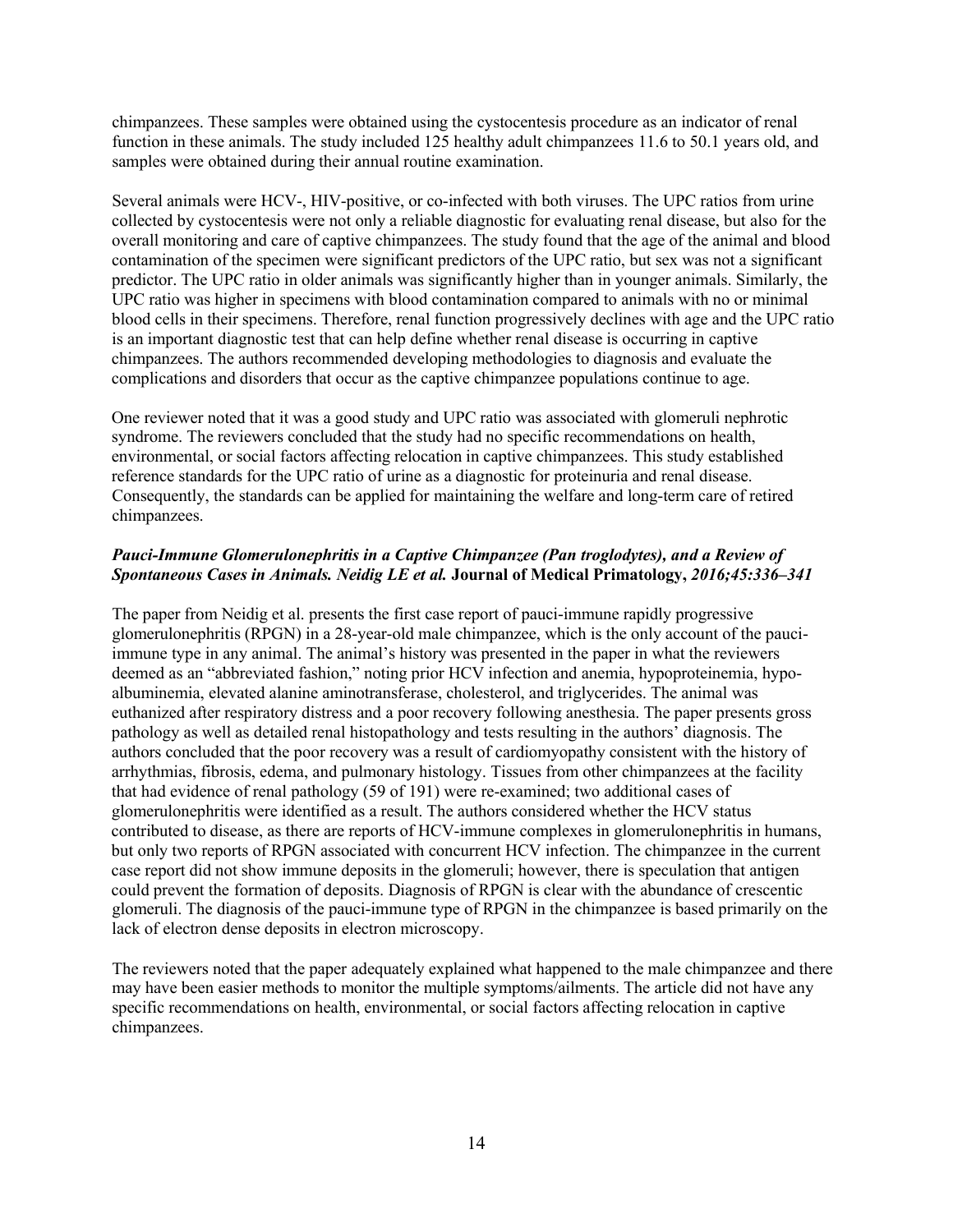### *Censored Data Analysis Reveals Effects of Age and Hepatitis C Infection on C-Reactive Protein Levels in Healthy Adult Chimpanzees (Pan troglodytes). Ely JJ et al.* **Journal of Biomarkers,** *2013;2013: Article ID 709740, 13 pages*

The reviewers discussed the article from Ely et al. that presents epidemiological data of 258 highsensitivity C-reactive protein values on adult chimpanzees 10 years old or older. This population of adult animals (116 females and 142 males) included both HCV-infected or uninfected animals of which both had a subset of healthy and unhealthy animals. CRP was of interest for its potential role as a biomarker for chimpanzee CVD and hepatic damage. In 258 adult chimpanzees assayed, 28 percent of the data were below the quantitation limit (censored). CRP did not predict CVD, but CRP levels were reduced by 50 percent in animals with HCV infection and showed inverse relationships with two liver function enzymes. CRP appears to be an informative biomarker for long-term liver damage in HCV-infected chimpanzees. CRP levels were weakly associated with age, modestly associated with illness, and strongly associated with HCV infection.

A reviewer noted that the data are useful for monitoring chronic HCV infection in captive chimpanzees. The reviewers concluded that the paper provided no specific recommendations on health, environmental, or social factors affecting relocation in captive chimpanzees. CRP could be useful, however, for monitoring and early detection of progressive liver dysfunction related to HCV infection.

#### **Stress**

## *Possible Roles of Consolation in Captive Chimpanzees (Pan troglodytes). Palagi E et al.* **American Journal of Physical Anthropology,** *2006;129(1):105–111*

The reviewers discussed the paper from Palagi et al. that focuses on the role of consolation behavior among captive chimpanzees after an aggressive act by a peer animal. The authors presented the study of 19 male and female chimpanzees in a zoo. Consolation is defined as spontaneous contacts by a third party that engages in affinitive behaviors with the victim of aggression.

The reviewers indicated that the study revealed interesting findings regarding animal group dynamics; consolation occurred between the victimized chimpanzee and unrelated (non-kin) animals mostly after a "scream" type of vocalization from the victim. Friendships between animals did not affect the level of consolation. Consolation occurrence reduced the likelihood of further attacks in the colony, reduced stress in victims, and decreased social tension throughout the group.

The reviewers concluded that the paper provided no specific recommendations on health, environmental, or social factors affecting relocation in captive chimpanzees. The reviewers acknowledged that recommendations would be difficult to provide because the study emphasized the importance of thirdparty consolers. Kinship/friendship with the victim did not necessarily benefit the victimized animal.

A reviewer noted that the study's findings may be useful for preparing animals for transport. Reviewing consolation data may assist animals to better adapt to a new facility and reduce the stress within social groups. An important strategy would be to identify and add a friendly (e.g., "motherly") chimpanzee to animal groups to serve as consolers.

### *Factors Affecting Wounding Aggression in a Colony of Captive Chimpanzees (Pan troglodytes). Williams RC et al.* **Zoo Biology,** *2010;29:351–364*

The reviewers discussed the study from Williams et al. that examined the effects of individual and social variables on the frequency of wounding aggression. The authors conducted a retrospective multi-factorial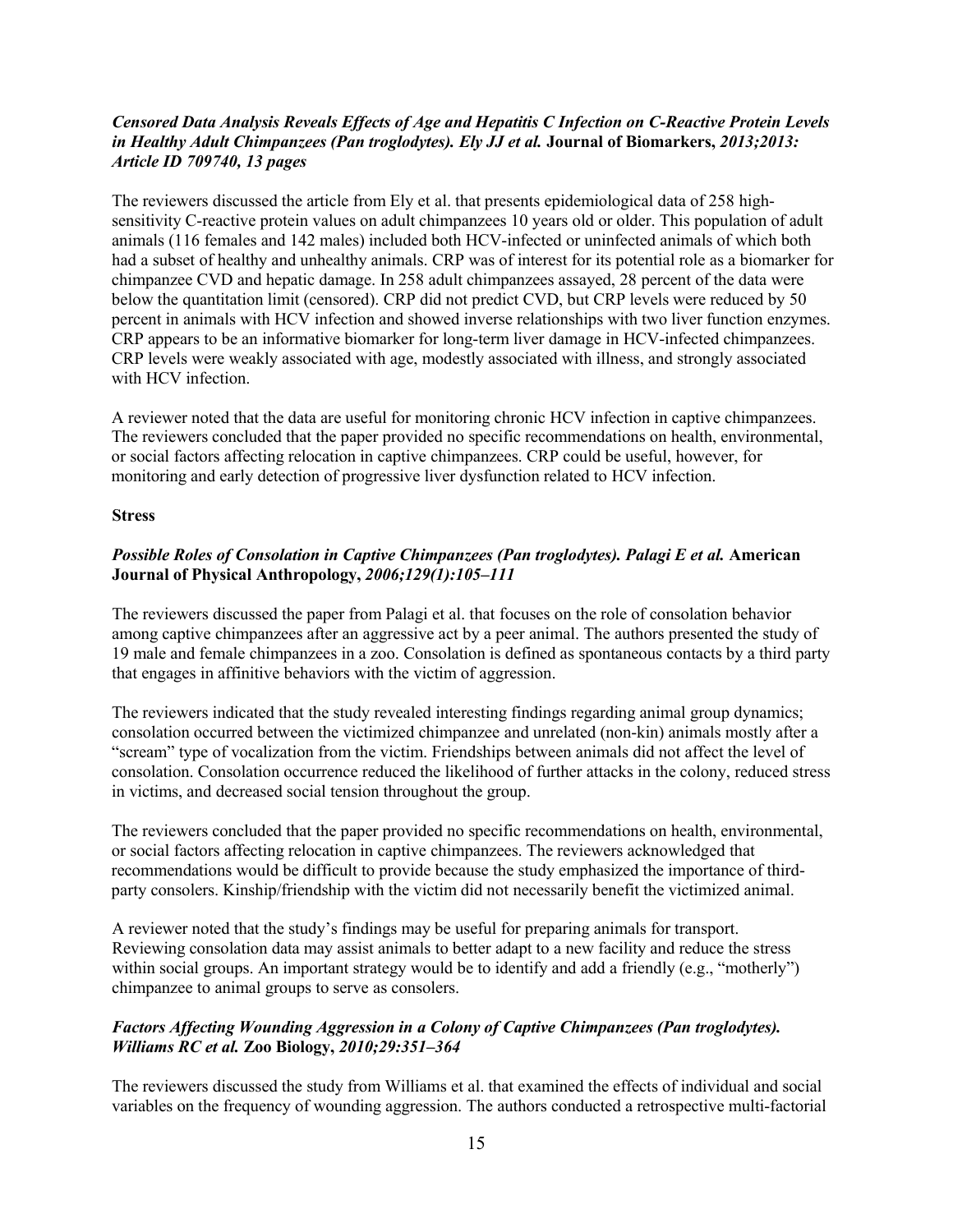analysis of severe wounding data over a 10-year timeframe that captured information on each wounding event. The wounding information included sex and age of the chimpanzee, as well as the group's age and sex composition, group duration, and when during the week the event happened. There were 83 captive animals (males and females) studied from 1993 to 2003. The study showed that groups made up of all male chimpanzees had the highest risk of this type of aggression. All-adult chimpanzees or mixed-age groups similarly had a higher risk of wounding aggression than sub-adult groups. Increased risk of this behavior was associated with the time during the week when more human activity occurred near the chimpanzees. The authors proposed that it is important for those responsible for captive management of chimpanzees to be aware of group composition and levels of human behavior near these animals. This awareness is important to reduce wounding aggression in captive chimpanzees.

Regarding specific recommendations, the authors concluded that for management of captive chimpanzees, all male groups should be monitored because they typically exhibit more wounding aggression. Changes in group composition can result in this type of behavior. Possibly changing management practices also can result in increased wounding aggression behavior. Therefore, music and other means should be used to reduce tension. The ultimate goal is to establish long-term stable social groups with minimal introduction of new chimpanzees to existing groups, especially if the existing group is composed of all males.

### *Response of Fecal Cortisol to Stress in Captive Chimpanzees (Pan troglodytes). Whitten PL et al.* **American Journal of Primatology,** *1998;44:57–69*

The paper by Whitten et al. was a study of how to determine a noninvasive method to assess the stressfulness of environmental and social circumstances in captive and wild chimpanzees. Fecal cortisol in four male and female chimpanzees was measured for anesthetic stress after the reporting of responses from seven of eight stressful events. The animals were anesthetized for other procedures that were performed concurrently with fecal collection—females underwent superovulation, while semen collection via rectal probe ejaculation was used for males. One female, however, was discordant with the values from other events and was described as unresponsive to the anesthesia. An increase in urinary cortisol levels confirmed the fecal cortisol results; fecal cortisol increased three-fold on average after an event (a peak at 6 nanograms per gram of feces).

A reviewer commented that the article had flaws, but agreed with the correlative findings of the study. Another reviewer added that the study's data were not as reliable due to the small sample size and the presence of one animal outlier.

The reviewers agreed that the study did not have any specific recommendations on health, environmental, or social factors affecting relocation in captive chimpanzees. It is noted by inference, however, that anesthetizing chimpanzees for transport would be stressful to the animals.

### *Validation of Salivary Cortisol and Testosterone Assays in Chimpanzees by Liquid Chromatography-Tandem Mass Spectrometry. Kutsukake N et al.* **American Journal of Primatology,** *2009;71(8):696– 706*

The reviewers discussed the study authored by Kutsukake et al. that assessed the validity of testing salivary cortisol and testosterone steroids using liquid chromatography-tandem mass spectroscopy (LC-MS/MS) in 10 captive male chimpanzees, 11 to 30 years old. The steroid concentrations of saliva versus blood plasma samples were tested using LC-MS/MS versus enzyme immunoassays. The authors also developed and validated a method of cotton-rope washing to obtain saliva samples from ropes used by the chimpanzees, thereby eliminating the need for collecting saliva samples from the mouths of chimpanzees.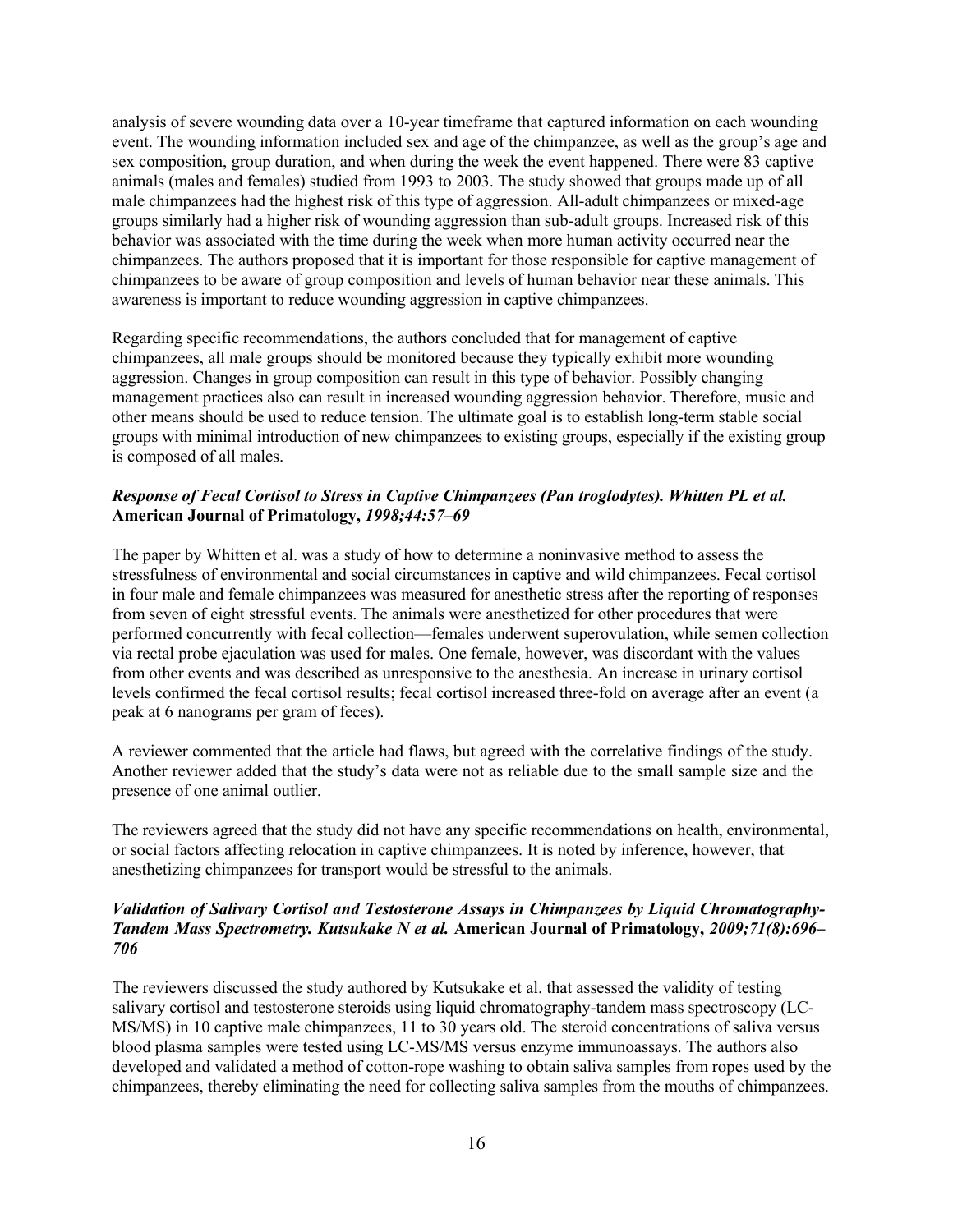There were positive relationships between saliva and plasma levels for these two steroids. Diurnal fluctuations of these steroids could be seen in saliva-based samples. The findings validated the use of the LC-MS/MS technique for cortisol and testosterone concentrations obtained from saliva as indicators of circulating steroids levels. The study also validated the use of collecting saliva specimens from cotton rope, which is a much easier to process than obtaining urine, feces, blood, or saliva that is directly collected from the mouth. Therefore, rope collection is another method of reliable cortisol testing.

The reviewers surmised that the paper did not have any specific recommendations on health, environmental, or social factors affecting relocation in captive chimpanzees.

## *Physiological and Welfare Consequences of Transport, Relocation, and Acclimatization of Chimpanzees (Pan troglodytes). Schapiro SJ et al.* **Applied Animal Behaviour Science,** *2012;137(3- 4):183–193*

The paper from Schapiro et al. studied the outcome of transport, relocation, and acclimatization of 72 healthy chimpanzees (male and female, 11 to 47 years old) transported during a 21-hour trip. Testing was performed before departure, upon arrival, and at additional time points between 3–12 weeks. The animals were anesthetized, weighed, and blood sampled. Blood samples were analyzed for hematological and clinical chemistry parameters, which were compared across various time points. Comparison of values before and after transfer revealed numerous significant differences in hematological, clinical chemistry, and immunological parameters, some of which were indicative of stress. Cell-mediated immune parameters had not returned to pre-transport values 8 weeks after transport; three hematology variables had not returned to pre-transfer values 12 weeks after transport. Animals on average lost 2.5 kilograms during the 21-hour transport; some animals never regained this weight.

The reviewers agreed that the study had a good sample size and the findings were the most relevant to the issue of animal transport, relocation, and adjustment to new environments. It was unusual, however, that some animals did not regain their weight after relocation. One reviewer expressed concern with the use of phytohaemagglutinin for the *in vitro* assays used to measure cellular immune responses. Also, individual animal responses should have been tracked.

Regarding specific recommendations, transportation and relocation does affect animal welfare. Chimpanzees require sufficient periods of time after relocation to properly acclimatize to their new environment. This would be especially important for animals that might be assessed for hematological variables and cell-mediated immune responses.

## *Cortisol Analysis of Hair of Captive Chimpanzees (Pan troglodytes). Yamanashi Y et al.* **General and Comparative Endocrinology,** *2013;194:55–63*

The reviewers discussed the article from Yamanashi et al. on the effectiveness of measuring cortisol levels in re-grown hair as an indicator of stress in 26 chimpanzees (16 males and 10 females, 11 to 45 years old). The authors reported the cortisol levels in re-grown hair samples collected from the arms of nine chimpanzees, in the same subject's feces that were collected intermittently, and also recorded the incidents of aggression received or initiated by the animals as an indicator of stress. In a subsequent experiment, cortisol levels were measured in hair collected from three different body regions (arm, back, and sides) in all 26 animals. Cortisol was measured using a commercially available enzyme immunoassay kit.

The authors noted higher correlations of hair cortisol with aggression received over a 3-month period, rather than the cortisol levels identified in intermittently collected fecal samples. Hair samples collected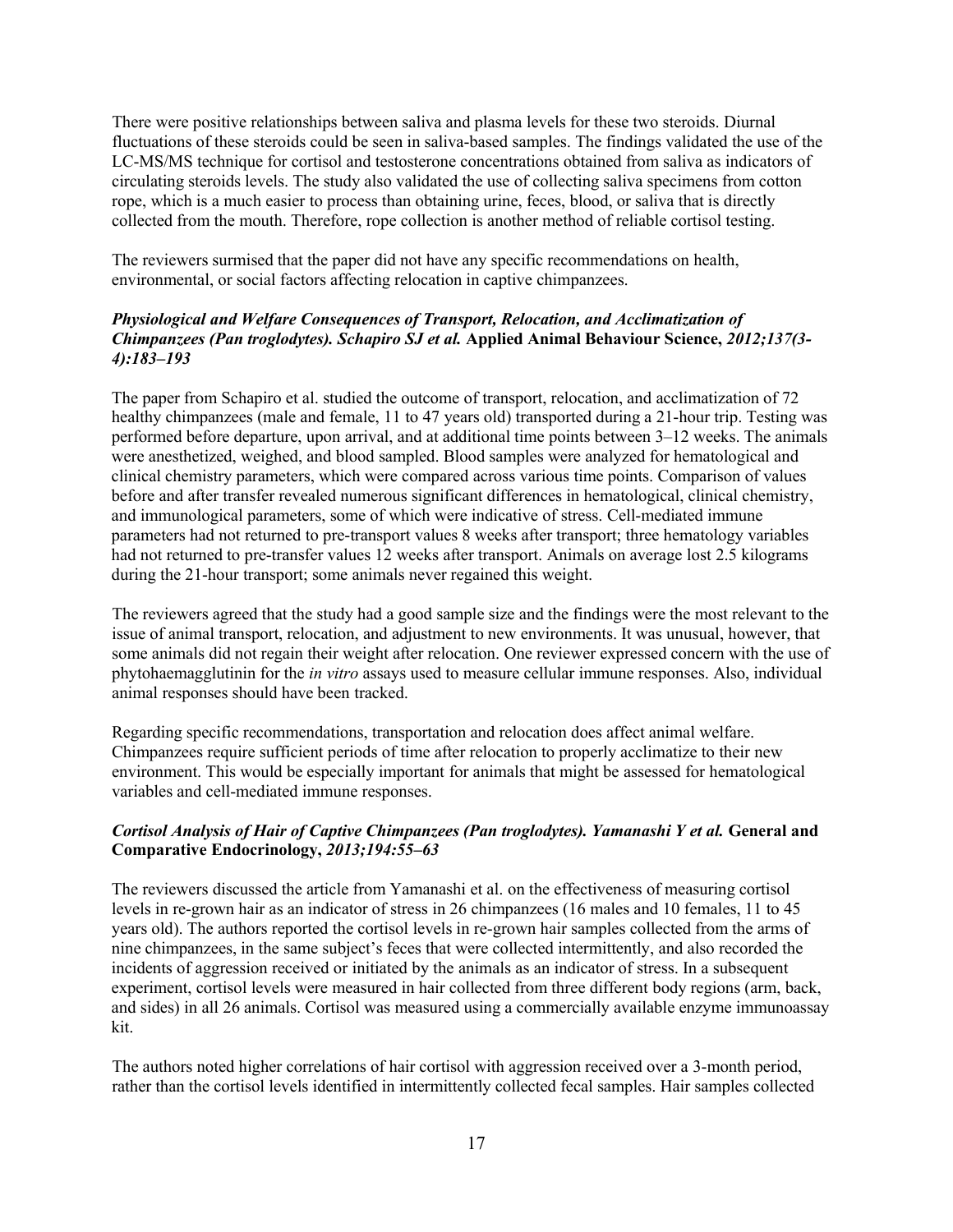from the same body area provided more consistent values than those collected from multiple sites. The authors cautioned against collection of white-colored hair from any sample site.

The reviewers agreed that the article did not have any specific recommendations on health, environmental, or social factors affecting relocation in captive chimpanzees. The paper described a preferred method to collect and measure hair cortisol levels as a marker of stress and also presented a correlation of cortisol levels with the receipt of aggression.

## *Analysis of Hair Cortisol Levels in Captive Chimpanzees: Effect of Various Methods on Cortisol Stability and Variability. Yamanashi Y et al.* **MethodsX,** *2016;3:110–117*

The paper from Yamanashi et al. reports an assay method for sampling, washing, drying, grinding, extracting, and assaying hair for cortisol. The study used 72 captive chimpanzees (38 males and 42 females). The reproducibility of results was high with no differences in cortisol levels among the various storage, drying, and sampling hair methods. The fineness of homogenized hair, sample weight, and extraction time affected the hair cortisol concentration. The authors concluded that this assay can be used "to investigate the factors influencing hair cortisol level to improve the quality of captive care of these animals."

The reviewers noted that the number of total animals reported in the paper (72) did not match the number reported of 38 males and 42 females. The study did not address the performance characteristics of the assay (i.e., no data on precision, recovery, sensitivity, specificity, or linearity). No statistical data were provided nor was information included regarding age or health status of the tested animals. The authors also did not indicate how the commercial assay kit was validated. For these reasons, the reviewers expressed concerns with the study results.

The reviewers acknowledged the importance of monitoring stress levels in long-term captive chimpanzees. The reviewers concluded that the paper did not have any specific recommendations on health, environmental, or social factors affecting relocation in captive chimpanzees. Because of the reviewers' concerns with the study approach and the unreliability of the data, the entire expert review panel thought the article's results should not be considered in the goals of the meeting.

## *Effects of Relocation and Individual and Environmental Factors on the Long-Term Stress Levels in Captive Chimpanzees (Pan troglodytes): Monitoring Hair Cortisol and Behaviors. Yamanashi Y et al.* **PLOS One,** *2016;11(7):e0160029*

The reviewers discussed the paper from Yamanashi et al. that investigated the effects of relocation in addition to individual and environmental factors related to social management on long-term stress levels. The study analyzed 35 male and female socially housed chimpanzees ages 5 to 44 years old. To measure stress, hair was cut from the arms of animals; cortisol levels were assayed using a commercially available enzyme immunoassay kit. Also, aggressive behaviors were recorded by animal caretakers. The authors discovered that cortisol increased during the first year after relocation and decreased in the second year. A higher concentration of cortisol was found in animals receiving aggression and was influenced by rearing history, sex, and group formation. Relocation can affect long-term stress level, but aggression and sex may be more important contributors to long-term stress than relocation alone.

The reviewers concluded that the paper did not have any specific recommendations on health, environmental, or social factors affecting relocation in captive chimpanzees. The article cited factors other than relocation, however, that may contribute to the development of stress in captive animals.